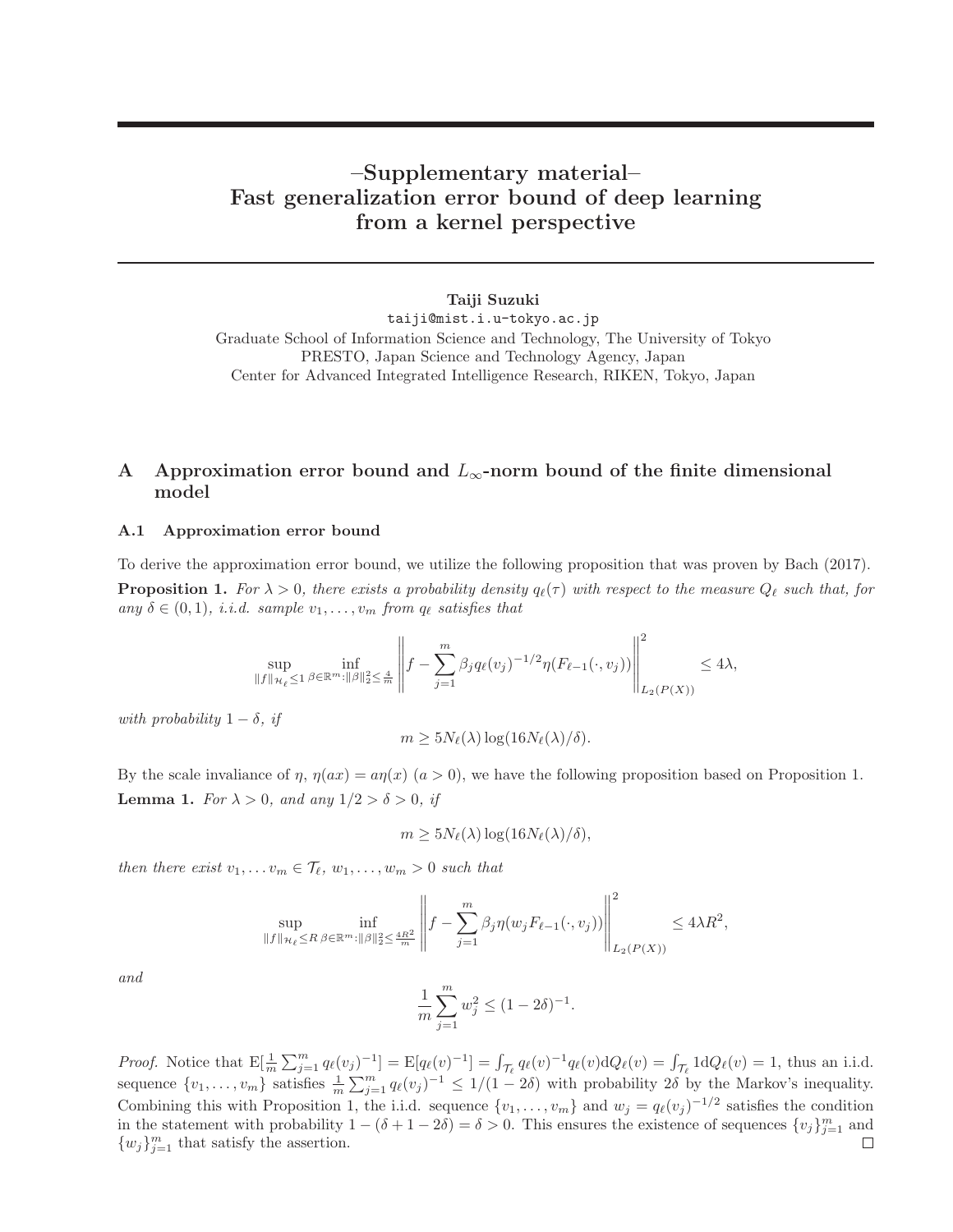From now on, we define

$$
c_0 = 4, \ c_1 = 4, \ c_\delta = (1 - 2\delta)^{-1}.
$$

Based on the proposition, we approximate  $f^{\circ}$  given by the integral form (2) by a finite dimensional model  $f^*$ given as follows: let  $m_{\ell}$  be the number of nodes in the  $\ell$ -th internal layer (we set the dimensions of the output and input layers to  $m_{L+1} = 1$  and  $m_1 = d_x$ ) and consider a model

$$
f_{\ell}^{*}(g) = W^{(\ell)}\eta(g) + b^{(\ell)} \quad (g \in \mathbb{R}^{m_{\ell}}, \ \ell = 2, ..., L),
$$
  
\n
$$
f_{1}^{*}(x) = W^{(1)}x + b^{(1)},
$$
  
\n
$$
f^{*}(x) = f_{L}^{*} \circ f_{L-1}^{*} \circ \cdots \circ f_{1}^{*}(x),
$$

where  $W^{(\ell)} \in \mathbb{R}^{m_{\ell+1} \times m_{\ell}}$  and  $b^{(\ell)} \in \mathbb{R}^{m_{\ell+1}}$ .

The next lemma gives an approximation error bound between  $f^{\circ}$  and  $f^*$ . The  $L_{\infty}$ -norm bounds of  $f^{\circ}$  and  $f^*$ are given later in Lemma 3. Substituting  $\delta \leftarrow \delta/2$  into the statement in the following Lemma 2 and letting  $\hat{c}_{\delta} = c_1 c_{\delta/2}$ , we derive the approximation error  $\hat{\delta}_{1,n}$  in Theorem 1 in the main body.

**Lemma 2** (Approximation error bound of the nonparametric model). For any  $1/2 > \delta > 0$  and given  $\lambda_{\ell} > 0$ , Let  $m_{\ell} \geq 5N_{\ell}(\lambda_{\ell})\log(16N_{\ell}(\lambda_{\ell})/\delta)$ . Then there exist  $W^{(\ell)} \in \mathbb{R}^{m_{\ell+1}\times m_{\ell}}$  and  $b^{(\ell)} \in \mathbb{R}^{m_{\ell+1}}$   $(\ell = 1,\ldots,L)$  where  $m_{L+1} = 1$  and  $m_1 = d_x$  such that

$$
||W^{(\ell)}||_{\mathrm{F}}^2 \le c_1 c_\delta R^2, \quad ||b^{(\ell)}||_2 \le \sqrt{c_\delta} R_b \quad (\ell = 1, \ldots, L-1),
$$
  

$$
||W^{(L)}||_{\mathrm{F}}^2 \le c_1 R^2, \quad ||b^{(L)}||_2 \le R_b,
$$

and

$$
||f^{\circ} - f^{*}||_{L_{2}(P(X))} \leq \sum_{\ell=2}^{L} \sqrt{(c_{1}c_{\delta})^{L-\ell}c_{0}} R^{L-\ell+1} \sqrt{\lambda_{\ell}}.
$$

*Proof.* We construct the asserted finite dimensional network recursively from  $\ell = L$  to  $\ell = 1$ . Let  $\{v_j^{(\ell)}\}_{j=1}^{m_{\ell}}$  $\frac{m_{\ell}}{j=1}$  and  $\{w_j^{(\ell)}\}_{j = }^{m_\ell}$  $j=1$  be the sequences given in Proposition 1. Let  $\hat{\mathcal{T}}_{\ell} = \{v_j^{(\ell)}\}_{j=1}^{m_{\ell}}$  $j=1$ . With slight abuse of notation, we identify  $f_{\ell}^* : \mathbb{R}^{m_{\ell}} \to \mathbb{R}^{m_{\ell+1}}$  to a function  $f_{\ell}^* : \widehat{\mathcal{T}}_{\ell} \to \widehat{\mathcal{T}}_{\ell+1}$  in a canonical way. For a function  $F : \mathbb{R}^{d_x} \times \widehat{\mathcal{T}}_{\ell} \to \mathbb{R}$ , we denote by  $f_{\ell}^*[F](x, v_i^{(\ell+1)})$  to express  $f_{\ell}^*[F(x, \cdot)](v_i^{(\ell+1)}) = \sum_{j=1}^{m_{\ell}}$  $\hat{f}_{j=1}^{m_{\ell}} W_{i,j}^{(\ell)} F(x, v_j^{(\ell)}) + b_i^{(\ell)}$  for  $v_i^{(\ell+1)} \in \hat{\mathcal{T}}_{\ell+1}$ . When we write  $f_{\ell}^*[F]$  for  $F: \mathbb{R}^{d_{\mathbf{x}}} \times \mathcal{T}_{\ell} \to \mathbb{R}$   $((x, v) \mapsto F(x, v))$ , we deal with F as a restriction of F on  $\mathbb{R}^{d_{\mathbf{x}}} \times \widehat{T}_{\ell}$ . We define the output from the  $\ell$ -th layer of the approximated network  $f^*$  as  $F^*_{\ell}(x, v)$  for  $v \in \hat{\mathcal{T}}_{\ell}$  and  $x \in \mathbb{R}^{d_x}$ . More precisely, it is recursively defined as  $F_{\ell}^*(x, v) = f_{\ell}^*[F_{\ell-1}^*](x, v)$ .

We use an analogous notation for other networks such as  $f_{\ell}^{\circ}$ . That is,  $F_{\ell}^{\circ}(x,v)=(f_{\ell}^{\circ}\circ\cdots\circ f_1^{\circ}(x))(v)$  for  $v\in\mathcal{T}_{\ell}$ <br>and  $x\in\mathbb{R}^{d_x}$  and  $F^{\circ}(x,v)=f^{\circ}[F^{\circ}](x,v)$ and  $x \in \mathbb{R}^{d_x}$ , and  $F_{\ell}^{\text{o}}(x, v) = f_{\ell}^{\text{o}}[F_{\ell-1}^{\text{o}}](x, v)$ .

**Step 1** (the last layer,  $\ell = L$ ).

We consider the following approximation of the L-th layer (the last layer): Remember that  $m_{L+1} = 1$  and thus the output from the L-th layer is just one dimensional. We denote by  $\mathcal{T}_{L+1} = \{1\}$  which is the index set of the output (which is just a singleton consisting of an element 1). As a candidate of a good approximation to the true L-th layer, define

$$
\tilde{f}_L^*[F_{L-1}](x,1) = \sum_{j=1}^{m_L} \sqrt{m_L} \beta_j^{(L)} \eta \left(\frac{1}{\sqrt{m_L}} w_j^{(L)} F_{L-1}(x, v_j^{(L)})\right) + b_L
$$
\n(S-1)

by  $\beta^{(L)} \in \mathbb{R}^{m_L}$  and  $w^{(L)} \in \mathbb{R}^{m_L}$  satisfying  $\|\beta^{(L)}\|_2^2 \leq \frac{1}{m_L} c_1 R^2$  and  $\|w^{(L)}\|_2^2 \leq m_L c_{\delta}$ . Here, define that

$$
W_{1,:}^{(L)} = \sqrt{m_L} \beta^{(L)}^{\top}, \quad b^{(L)} = (b_L^{\circ}(1)).
$$

Note that the model (S-1) can be rewritten as

$$
\tilde{f}_L^*[F_{L-1}](x,1) = \sum_{j=1}^{m_L} W_{1,j}^{(L)} \eta(\sqrt{m_L}^{-1} w_j^{(L)} F_{L-1}(x, v_j^{(L)})) + b_1^{(L)}.
$$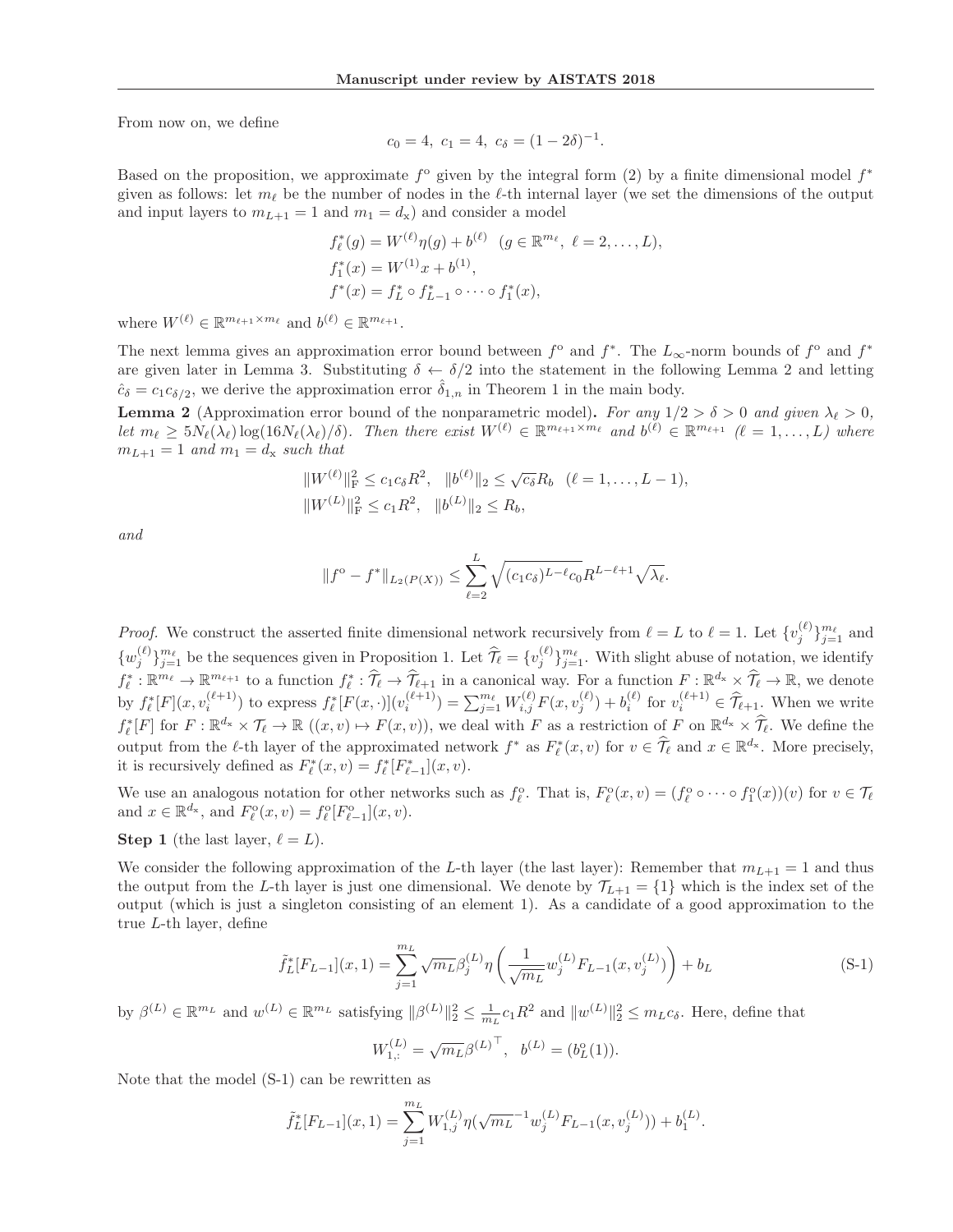Because of Proposition 1 and Assumption 1, the norms of the weight  $W^{(L)}$  and the bias  $b^{(L)}$  are bounded as

$$
||W^{(L)}||_F = ||W^{(L)}_{1,:}||_2 \le \sqrt{c_1}R, \quad ||b^{(L)}||_2 = |b_L| \le R_b.
$$
\n(S-2)

By the Cauchy-Schwartz inequality and the Lipschitz continuity of  $\eta$ , we have that

$$
\begin{split}\n&\|\tilde{f}_L^*[F_{L-1}](x,1)-\tilde{f}_L^*[F'_{L-1}](x,1)| \\
&\leq |\sum_{j=1}^{m_L} W_{1,j}^{(L)}(\eta(\sqrt{m_L}^{-1}w_j^{(L)}F_{L-1}(x,v_j^{(L)})) - \eta(\sqrt{m_L}^{-1}w_j^{(L)}F'_{L-1}(x,v_j^{(L)})))| \\
&\leq \|W_{1,:}^{(L)}\|_2\sqrt{m_L}^{-1}\|w_j^{(L)}(F_{L-1}(x,v_j^{(L)}) - F'_{L-1}(x,v_j^{(L)})))\|_{j=1}^{m_L}\|_2 \\
&\leq \|W_{1,:}^{(L)}\|_2\sqrt{m_L}^{-1}\|w_j^{(L)}\|_2\|(F_{L-1}(x,v_j^{(L)}) - F'_{L-1}(x,v_j^{(L)}))\|_{j=1}^{m_L}\|_{\max} \\
&\leq \sqrt{c_1R^2}\sqrt{c_\delta m_L/m_L}\|(F_{L-1}(x,v_j^{(L)}) - F'_{L-1}(x,v_j^{(L)}))\|_{j=1}^{m_L}\|_{\max} \\
&= \sqrt{c_1c_\delta}R\|(F_{L-1}(x,v_j^{(L)}) - F'_{L-1}(x,v_j^{(L)}))\|_{j=1}^{m_L}\|_{\max},\n\end{split}
$$

for  $F_{L-1}, F'_{L-1} : \hat{\mathcal{T}}_L \times \mathbb{R}^{d_x} \to \mathbb{R}$ . Moreover, Proposition 1 ensures that  $\beta^{(L)}$  and  $w^{(L)}$  can be taken so that

$$
\|\tilde{f}_L^*[F_{L-1}^o](\cdot,1)-f_L^o[F_{L-1}^o](\cdot,1)\|_{L_2(P(X))}^2 \le c_0\lambda_L R^2.
$$

Hereinafter, we fix  $\beta^{(L)}$  and  $w^{(L)}$  so that this inequality and the norm bound (S-2) are satisfied.

**Step 2** (internal layers for  $\ell = 2, \ldots, L-1$ ). As for the  $\ell$ -th internal layer, we consider the following approximation:

$$
\tilde{f}_{\ell}^*[g](v_i^{(\ell+1)}) = \sum_{j=1}^{m_{\ell}} \sqrt{m_{\ell}} \beta_{i,j}^{(\ell)} \eta(\sqrt{m_{\ell}}^{-1} w_j^{(\ell)} g(v_j^{(\ell)})) + b_{\ell}^{\mathrm{o}}(v_i^{(\ell+1)}),
$$

for  $g: \hat{\mathcal{T}}_{\ell} \to \mathbb{R}$  with  $\beta^{(\ell)} \in \mathbb{R}^{m_{\ell+1} \times m_{\ell}}$  and  $w^{(\ell)} \in \mathbb{R}^{m_{\ell}}$  satisfying  $\|\beta_{j,:}^{(\ell)}\|_2^2 \leq \frac{1}{m_{\ell}} c_1 R^2$  ( $\forall j = 1, ..., m_{\ell+1}$ ) and  $||w^{(\ell)}||_2^2 \leq m_{\ell}c_{\delta}$ . Then, the Lipschitz continuity of  $\tilde{f}_{\ell}^*$  can be shown as

$$
\begin{split}\n&\|\tilde{f}_{\ell}^{*}[F_{\ell-1}](x,v_{i}^{(\ell+1)}) - \tilde{f}_{\ell}^{*}[F'_{\ell-1}](x,v_{i}^{(\ell+1)})| \\
&\leq \left| \sum_{j=1}^{m_{\ell}} \sqrt{m_{\ell}} \beta_{i,j}^{(\ell)} \left( \eta(\sqrt{m_{\ell}}^{-1} w_{j}^{(\ell)} F_{\ell-1}(x,v_{j}^{(\ell)})) - \eta(\sqrt{m_{\ell}}^{-1} w_{j}^{(\ell)} F'_{\ell-1}(x,v_{j}^{(L)})) \right) \right| \\
&\leq \|\beta_{i,:}^{(\ell)}\|_{2} \|w^{(\ell)}\|_{2} \| (F_{\ell-1}(x,v_{j}^{(\ell)}) - F'_{\ell-1}(x,v_{j}^{(\ell)}))_{j=1}^{m_{\ell}} \|_{\max} \\
&\leq \sqrt{\frac{c_{1}}{m_{\ell}}} R \sqrt{c_{\delta} m_{\ell}} \| (F_{\ell-1}(x,v_{j}^{(\ell)}) - F'_{\ell-1}(x,v_{j}^{(\ell)}))_{j=1}^{m_{\ell}} \|_{\max} \\
&= \sqrt{c_{1} c_{\delta}} R \| (F_{\ell-1}(x,v_{j}^{(\ell)}) - F'_{\ell-1}(x,v_{j}^{(\ell)}))_{j=1}^{m_{L}} \|_{\max},\n\end{split}
$$

for any  $v_i^{(\ell+1)} \in \hat{\mathcal{T}}_{(\ell+1)}$ . Proposition 1 asserts that there exit  $\beta^{(\ell)}$  and  $w^{(\ell)}$  that give an upper bound of the approximation error of the  $\ell$ -th layer as

$$
\max_{j=1,\dots,m_\ell} \|\tilde{f}_\ell^*[F_{\ell-1}^{\circ}](\cdot,v_j^{\ell+1}) - f_\ell^{\circ}[F_{\ell-1}^{\circ}](\cdot,v_j^{\ell+1})\|_{L_2(P(X))}^2 \le c_0\lambda_\ell R^2.
$$

Finally, let

$$
W_{ij}^{(\ell)} = \sqrt{\frac{m_{\ell}}{m_{\ell+1}}} \beta_{ij}^{(\ell)} w_i^{(\ell+1)}, \quad b^{(\ell)} = \frac{1}{\sqrt{m_{\ell+1}}} (w_1^{(\ell+1)} b_{\ell}^{\circ}(v_1^{(\ell+1)}), \dots, w_{m_{\ell+1}}^{(\ell+1)} b_{\ell}^{\circ}(v_{m_{\ell+1}}^{(\ell+1)}))^\top,
$$

then, by Assumption 1 and Proposition 1, the norms of these quantities can be bounded as

$$
||W^{(\ell)}||_{\mathrm{F}}^2 = \frac{m_{\ell}}{m_{\ell+1}} \sum_{i=1}^{m_{\ell+1}} \sum_{j=1}^{m_{\ell}} \beta_{ij}^{(\ell)} w_i^{(\ell+1)2}
$$
  

$$
\leq \frac{m_{\ell}}{m_{\ell+1}} \sum_{i=1}^{m_{\ell+1}} w_i^{(\ell+1)2} \frac{c_1 R^2}{m_{\ell}} \leq c_1 c_{\delta} R^2,
$$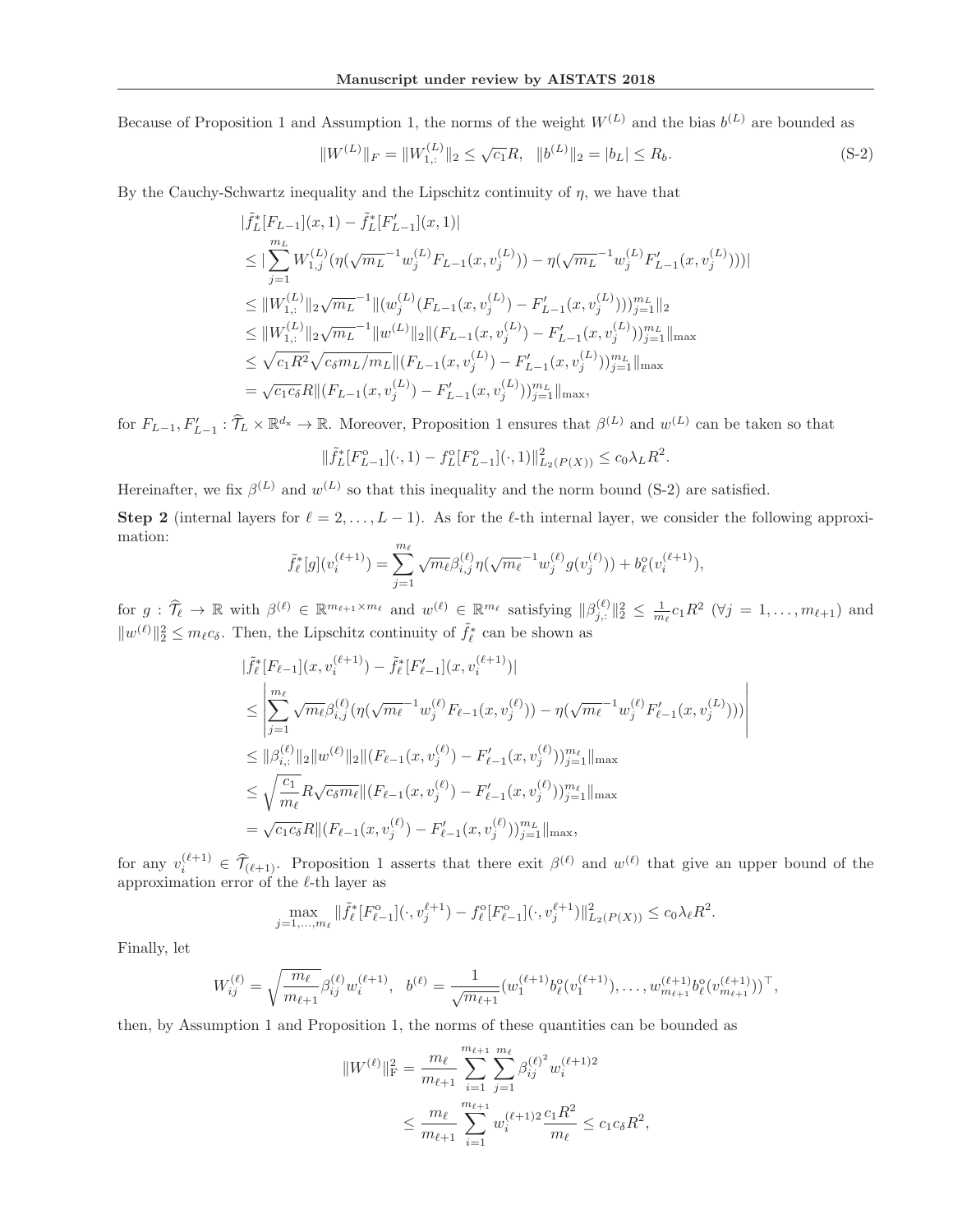and

$$
||b^{(\ell)}||_2^2 \le \frac{1}{m_{\ell+1}} \sum_{j=1}^{m_{\ell+1}} w^{(\ell+1)^2} R_b^2 \le c_\delta R_b^2.
$$

**Step 3** (the first layer,  $\ell = 1$ ).

For the first layer, let

$$
\tilde{f}^*(x, v_i^{(2)}) = \sum_{j=1}^{d_x} h_1^{\circ}(v_i^{(2)}, j) Q_1(j) x_j + b_1^{\circ}(v_i^{(2)})
$$

for  $v_i^{(2)} \in \mathcal{T}_2$ . By the definition of  $f^{\circ}$ , it holds that

$$
\tilde{f}^*(x, v_i^{(2)}) = f^{\circ}(x, v_i^{(2)}).
$$

Let  $W^{(1)} = \frac{1}{\sqrt{m_2}} (Q_1(j) w_i^{(2)} h_1^o(v_i^{(2)}, j))_{i,j} \in \mathbb{R}^{m_2 \times d_x}$  and  $b^{(1)} = \frac{1}{\sqrt{m_2}} (w_1^{(2)} b_1^o(1), \ldots, w_{m_2}^{(2)} b_1^o(m_2))^{\top} \in \mathbb{R}^{m_2}$ . Then, by Assumption 1 and Proposition 1, it holds that

$$
||W^{(1)}||_F^2 = \sum_{i=1}^{m_2} \sum_{j=1}^{d_x} \frac{1}{m_2} w_i^{(2)^2} h_1^o(v_i^{(2)}, j)^2 Q_1(j)^2
$$
  
\n
$$
\leq \left(\sum_{i=1}^{m_2} \frac{1}{m_2} w_i^{(2)^2}\right) \max_{1 \leq i \leq m_2} \left(\sum_{j=1}^{d_x} h_1^o(v_i^{(2)}, j)^2 Q_1(j)^2\right)
$$
  
\n
$$
\leq c_{\delta} \max_{1 \leq i \leq m_2} \left(\sum_{j=1}^{d_x} h_1^o(v_i^{(2)}, j)^2 Q_1(j)\right) \leq c_{\delta} R^2,
$$

and

$$
||b^{(1)}||_2^2 \le \frac{1}{m_1} \sum_{i=1}^{m_2} w_i^{(2)^2} R_b^2 \le c_\delta R_b^2.
$$

## **Step 4**.

Finally, we combine the results we have obtained above. Note that

$$
\|f_{L}^{0} \circ f_{L-1}^{0} \circ \cdots \circ f_{1}^{0} - \tilde{f}_{L}^{*} \circ \tilde{f}_{L-1}^{*} \circ \cdots \circ \tilde{f}_{1}^{*} \|_{L_{2}(P(X))}
$$
\n
$$
= \|f_{L}^{0} \circ f_{L-1}^{0} \circ \cdots \circ f_{1}^{0} - \tilde{f}_{L}^{*} \circ f_{L-1}^{0} \circ \cdots \circ f_{1}^{0}
$$
\n
$$
\vdots
$$
\n
$$
+ \tilde{f}_{L}^{*} \circ \cdots \circ \tilde{f}_{\ell+1}^{*} \circ f_{\ell}^{0} \circ f_{\ell-1}^{0} \circ \cdots \circ f_{1}^{0} - \tilde{f}_{L}^{*} \circ \cdots \circ \tilde{f}_{\ell+1}^{*} \circ \tilde{f}_{\ell}^{*} \circ f_{\ell-1}^{0} \circ \cdots \circ f_{1}^{0}
$$
\n
$$
\vdots
$$
\n
$$
+ \tilde{f}_{L}^{*} \circ \cdots \tilde{f}_{2}^{*} \circ f_{1}^{0} - \tilde{f}_{L}^{*} \circ \cdots \tilde{f}_{2}^{*} \circ \tilde{f}_{1}^{*} \|_{L_{2}(P(X))}
$$
\n
$$
\leq \sum_{\ell=1}^{L} \|\tilde{f}_{L}^{*} \circ \cdots \circ \tilde{f}_{\ell+1}^{*} \circ f_{\ell}^{0} \circ f_{\ell-1}^{0} \circ \cdots \circ f_{1}^{0} - \tilde{f}_{L}^{*} \circ \cdots \circ \tilde{f}_{\ell+1}^{*} \circ \tilde{f}_{\ell}^{*} \circ f_{\ell-1}^{0} \circ \cdots \circ f_{1}^{0} \|_{L_{2}(P(X))}.
$$

Then combining the argument given above, we have

$$
\|\tilde{f}_L^* \circ \cdots \circ \tilde{f}_{\ell+1}^* \circ f_\ell^{\circ} \circ f_{\ell-1}^{\circ} \circ \cdots \circ f_1^{\circ} - \tilde{f}_L^* \circ \cdots \circ \tilde{f}_{\ell+1}^* \circ \tilde{f}_\ell^* \circ f_{\ell-1}^{\circ} \circ \cdots \circ f_1^{\circ} \|_{L_2(P(X))}
$$
  

$$
\leq (\sqrt{c_1 c_\delta} R)^{L-\ell} (\sqrt{c_0 \lambda_\ell} R) = \sqrt{(c_1 c_\delta)^{L-\ell} c_0} R^{L-\ell+1} \sqrt{\lambda_\ell},
$$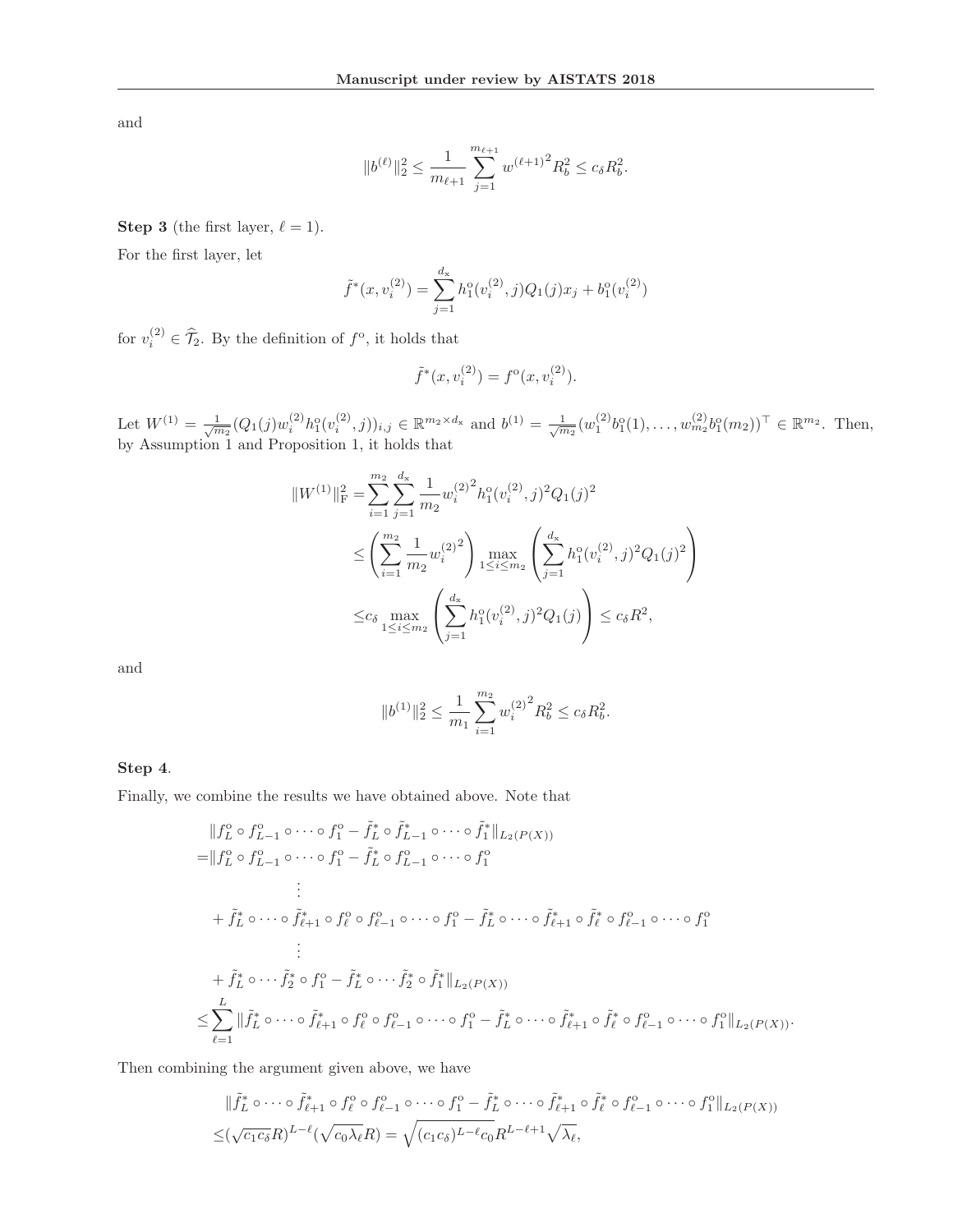for  $\ell = 2, \ldots, L$ . And the right hand side is 0 for  $\ell = 1$ . This yields that

$$
||f^{\circ}-\tilde{f}^*||_{L_2(P(X))} \leq \sum_{\ell=2}^L R^{L-\ell+1} \sqrt{(c_1c_\delta)^{L-\ell}c_0} \sqrt{\lambda_\ell}.
$$

By substituting  $W^{(\ell)}$  and  $b^{(\ell)}$  for  $\ell = 1, \ldots, L$  defined above into the definition of  $f^*$ , then it is easy to see that

$$
f^*=\tilde f^*
$$

as a function. Then, we obtain the assertion.

 $\Box$ 

## **A.2** Bounding the  $L_{\infty}$ -norm

The next lemma shows the  $L_{\infty}$ -norm of the true function  $f^{\circ}$  and that of  $f \in \mathcal{F}$ . **Lemma 3.** Under Assumptions 1, 2 and 3, the  $L_{\infty}$ -norms of  $f^{\circ}$  and that of  $f \in \mathcal{F}$  are bounded as

$$
||f^{\circ}||_{\infty} \leq R^{L} D_{x} + \sum_{\ell=1}^{L} R^{L-\ell} R_{b},
$$
  

$$
||f||_{\infty} \leq (\sqrt{c_{1} c_{\delta}})^{L} R^{L} D_{x} + \sum_{\ell=1}^{L} (\sqrt{c_{1} c_{\delta}} R)^{L-\ell} \overline{R}_{b}.
$$

Proof. Suppose that

$$
||F_{\ell-1}^{\circ}(x,\cdot)||_{L_2(Q_{\ell})}\leq G.
$$

Then,  $F_{\ell}^{\circ}$  can be bounded inductively: for all  $\tau \in \mathcal{T}_{\ell}$  $\pm$ 

$$
|F_{\ell}^{o}(x,\tau)| = \left| \int_{\mathcal{T}_{\ell}} h_{\ell}^{o}(\tau,w)\eta(F_{\ell-1}^{o}(x,w))\mathrm{d}Q_{\ell}(w) + b_{\ell}^{o}(\tau) \right|
$$
  
\n
$$
\leq ||h_{\ell}^{o}(\tau,\cdot)||_{L_{2}(Q_{\ell})}||F_{\ell-1}^{o}(x,\cdot)||_{L_{2}(Q_{\ell})} + |b_{\ell}^{o}(\tau)|
$$
  
\n
$$
\leq RG + R_{b},
$$

by Assumption 1. Similarly, as for  $\ell = 1$ , it holds that, for all  $\tau \in \mathcal{T}_2$  and  $x \in \mathbb{R}^{d_x}$ ,

$$
|f_1^o(x,\tau)| = |\sum_{i=1}^{d_x} h_1^o(\tau,i)x_iQ_1(i) + b_1^o(\tau)|
$$
  
\n
$$
\leq |\sum_{i=1}^{d_x} h_1^o(\tau,i)x_iQ_1(i)| + |b_1^o(\tau)|
$$
  
\n
$$
\leq ||h_1^o(\tau,\cdot)||_{L_2(Q_1)} ||x||_{L_2(Q_1)} + R_b
$$
  
\n
$$
\leq RD_x + R_b.
$$

Applying the same argument recursively, we have

$$
||f^{\circ}||_{\infty} \leq R^L D_x + \sum_{\ell=1}^L R^{L-\ell} R_b.
$$

We can bound the  $L_{\infty}$ -norm of any  $f \in \mathcal{F}$  through a similar argument. Note that  $W^{(\ell)}$  satisfies  $||W^{(\ell)}||_F \le \sqrt{c_1 c_\delta} R$  for  $\ell = 1, \ldots, L-1$ ,  $W^{(L)}$  satisfies  $||W^{(L)}||_F \le \sqrt{c_1} R$ , and  $b^{(\ell)}$  satisfies  $||b^{(\ell$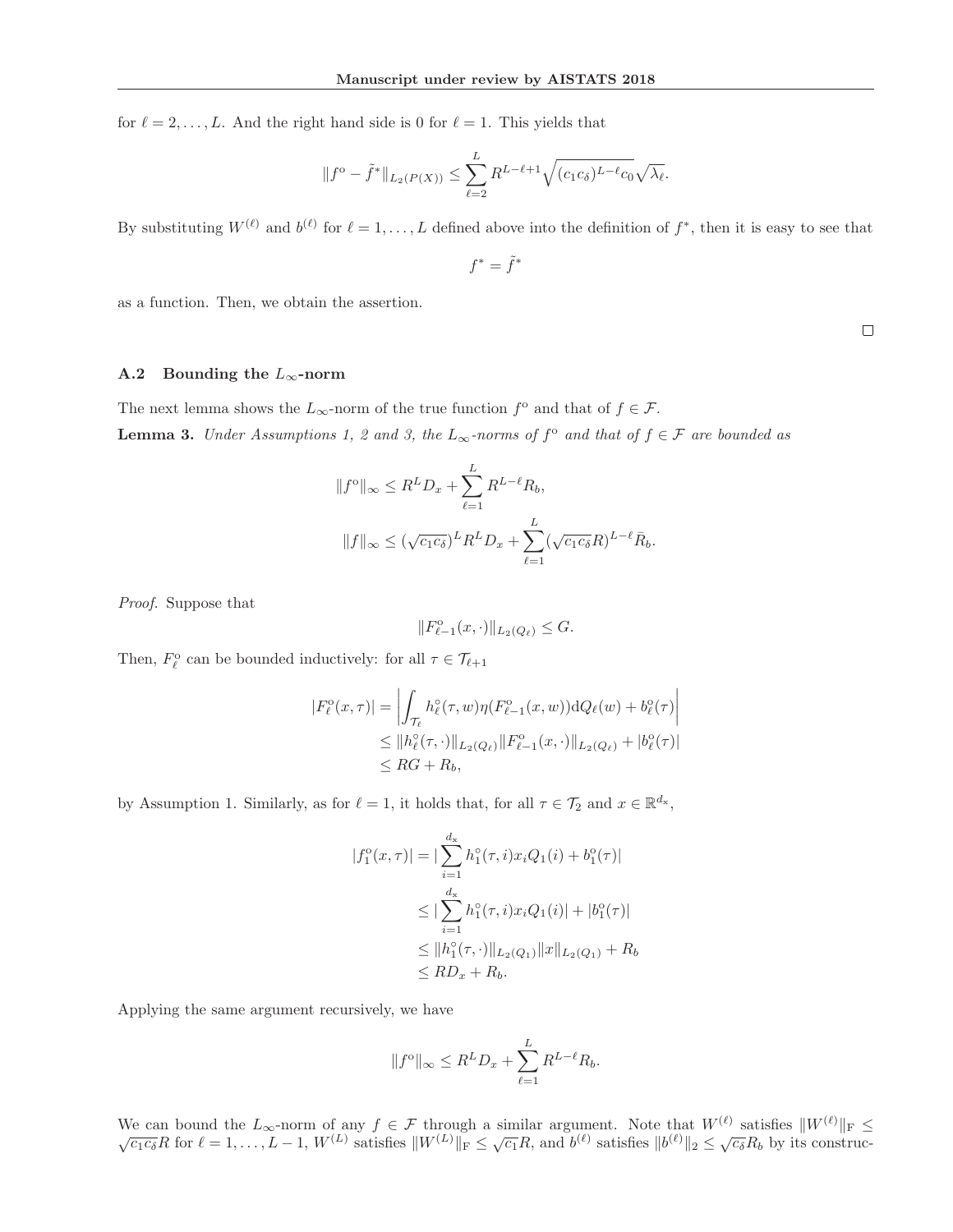tion. Therefore, though a similar argument to the bound for  $f^{\circ}$ , we have that

$$
||f||_{\infty} \leq \sqrt{c_1} R \left[ \prod_{\ell=2}^{L-1} (\sqrt{c_1 c_{\delta}} R) \right] \sqrt{c_{\delta}} R D_x
$$
  
+ 
$$
\left( \sum_{\ell=1}^{L-2} \sqrt{c_1} R \left[ \prod_{\ell'=\ell+1}^{L-1} (\sqrt{c_1 c_{\delta}} R) \right] \sqrt{c_{\delta}} R_b + \sqrt{c_1} R \sqrt{c_{\delta}} R_b + \sqrt{c_{\delta}} R_b \right)
$$
  

$$
\leq (c_1 c_{\delta})^{L/2} R^L D_x + \sum_{\ell=1}^{L} (\sqrt{c_1 c_{\delta}} R)^{L-\ell} \bar{R}_b.
$$

## **B Bounding the posterior contraction rate (proof of Theorem 2)**

In this section, we prove Theorem 2. The proof is divided into two parts: posterior contraction rate with respect to the in-sample error (i.e., the empirical  $L_2$ -norm  $||f||_n = \sqrt{\sum_{i=1}^n f(x_i)^2/n}$ ) and that with respect to the out-of-sample error (i.e., the population  $L_2$ -norm  $||f||_{L_2(P_X)} = \sqrt{\int f(X)^2 dP(X)}$ ).

Here, let

$$
\epsilon_n = \hat{\delta}_{1,n} + \sigma \hat{\delta}_{2,n}, \quad \tilde{\epsilon}_n = \hat{\delta}_{1,n} + \hat{\delta}_{2,n}.
$$

#### **B.1 In-sample error**

Here we show the in-sample error bound. Let  $X_n = (x_1, \ldots, x_n)$ ,  $Y_n = (y_1, \ldots, y_n)$  and  $D_n = (X_n, Y_n)$ . For given  $X_n$ , the probability distribution of  $Y_n$  associated with a function  $f$  (i.e.,  $y_i = f(x_i) + \epsilon_i$ ) is denoted by  $P_{n,f}$ . The expectation of a function h of  $Y_n$  with respect to  $P_{n,f}$  is denoted by  $P_{n,f}(h)$ . The density function of  $P_{n,f}$  with respect to  $Y_n$  is denoted by  $p_{n,f}$ .

For  $\tilde{r} \geq 1$ , let  $\mathcal{A}_{\tilde{r}}$  be the event such that

$$
\int \frac{p_{n,f}(Y_n)}{p_{n,f} \circ (Y_n)} \Pi(\mathrm{d}f) \ge \exp(-n\tilde{\epsilon}_n^2 \tilde{r}^2/\sigma^2) \Pi(f: ||f - f^*||_{\infty} \le \hat{\delta}_{2,n} \tilde{r}).
$$

The probability of this event is bounded by Lemma 4.

Using a test function  $\phi_n$  defined later (here, a test function is a measurable function of  $D_n$  that takes its value in  $[0, 1]$ , we decompose the expected posterior mass as

$$
\begin{aligned}\n& \mathbf{E} \left[ \Pi(\|f - f^{\circ}\|_{n} \ge \sqrt{2} \epsilon_{n} r | D_{n}) \right] \\
& \le \mathbf{E} \left[ \phi_{n} \right] + P(\mathcal{A}_{\tilde{r}}^{c}) \\
& + \mathbf{E} [(1 - \phi_{n}) \mathbf{1}_{\mathcal{A}_{\tilde{r}}} \Pi(f \in \mathcal{F}^{c} | D_{n})] \\
& + \mathbf{E} [(1 - \phi_{n}) \mathbf{1}_{\mathcal{A}_{\tilde{r}}} \Pi(f \in \mathcal{F} : \|f - f^{\circ}\|_{n}^{2} \ge 2\epsilon r^{2} | D_{n})] \\
& =: A_{n} + B_{n} + C_{n} + D_{n},\n\end{aligned} \tag{S-3}
$$

for  $\epsilon_n > 0$  where the expectation is taken with respect to  $D_n = (X_n, Y_n)$  distributed from the true distribution. We give an upper bound of  $A_n$ ,  $B_n$ ,  $C_n$  and  $D_n$  in the following.

#### **Step 1.**

For arbitrary  $r' > 0$ , define  $C_{r'} = \{f \in \mathcal{F} \mid r' \leq \sqrt{n} \|f - f^o\|_n / \sigma\}$ . We construct a maximum cardinality set  $\Theta_{r'} \subset C_{r'}$  such that each  $f, f' \in \Theta_{r'}$  satisfies  $\overline{\sqrt{n}} \|f - f'\|_n / \sigma \geq r'/2$ . Here we denote by  $D(\epsilon, \mathcal{F}, \|\cdot\|)$  the  $\epsilon$ -packing number of a normed space  $\mathcal F$  attached with a norm  $\|\cdot\|$ . Then, the cardinality of  $\Theta_{r'}$  is equal to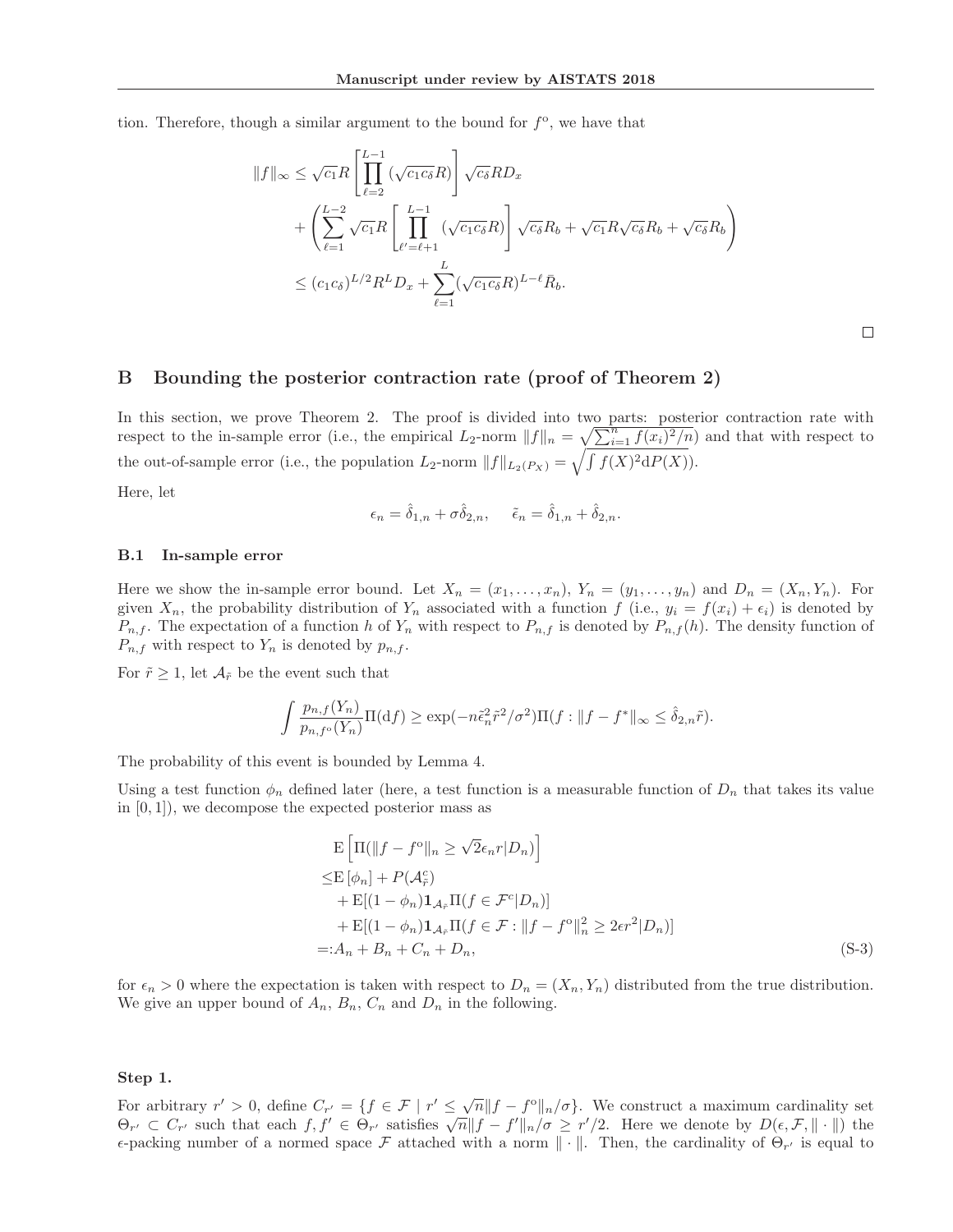$D(r'/2\llcorner C_{r'}, \sqrt{n}\llcorner \cdot \llcorner \parallel_n/\sigma)$ . Then, following Lemma 13 of van der Vaart and van Zanten (2011), one can construct a test  $\phi_{r'}$  such that

$$
P_{n,f} \circ \tilde{\phi}_{r'} \le 9D(r'/2, C_{r'}, \sqrt{n} || \cdot ||_{n}/\sigma) e^{-\frac{1}{8}r'^{2}} \le 9D(r'/2, \mathcal{F}, \sqrt{n} || \cdot ||_{n}/\sigma) e^{-\frac{1}{8}r'^{2}},
$$
  
\n
$$
\sup_{f \in C_{r'}} P_{n,f}(1 - \tilde{\phi}_{r'}) \le e^{-\frac{1}{8}r'^{2}},
$$

for any  $r' > 0$ .

Substituting  $\sqrt{2\sqrt{n}\epsilon_n}r/\sigma$  into r' and denoting  $\phi_n = \tilde{\phi}_{\sqrt{2}\sqrt{n}\epsilon_n r/\sigma}$ , we obtain

$$
P_{n,f} \circ \phi_n \le 9e^{-\frac{1}{4\sigma^2}n\epsilon_n^2 r^2 + \log(D(r'/2,\mathcal{F},\sqrt{n}||\cdot||_n/\sigma))}
$$
(S-4)

$$
\sup_{f \in C_{2\sqrt{2}\sqrt{n}\epsilon_n r}} P_{n,f}(1 - \phi_n) \le e^{-\frac{1}{4\sigma^2} n\epsilon_n^2 r^2}.
$$
\n(S-5)

Hence, we just need to evaluate the (log-)packing number  $\log(D(r'/2, \mathcal{F}, \sqrt{n}\|\cdot\|_n/\sigma))$  where  $r' = \sqrt{2n}\epsilon_n r/\sigma$ . It is known that the packing number is bounded from above by the internal covering number<sup>1</sup>, and the packing number of unit ball in d-dimensional Euclidean space and that of the covering number is bounded as

$$
D(\epsilon, \mathcal{B}_d(1), \|\cdot\|) \le N(\epsilon, \mathcal{B}_d(1), \|\cdot\|) \le \left(\frac{4+\epsilon}{\epsilon}\right)^d.
$$

Based on this we evaluate the packing number of  $\mathcal{F}$ .

Let  $f, f' \in \mathcal{F}$  be two functions corresponding to parameters  $(W^{(\ell)}, b^{(\ell)})_{\ell=1}^L$  and  $(W'^{(\ell)}, b'^{(\ell)})_{\ell=1}^L$ . Notice that if  $\|W^{(\ell)} - W'^{(\ell)}\|_{\mathcal{F}} \leq \epsilon$  and  $\|b^{(\ell)} - b'^{(\ell)}\| \leq \epsilon$ , then

$$
||f - f'||_{\infty} \le L\epsilon \bar{R}^{L-1} D_x + \sum_{\ell=1}^{L} \epsilon \bar{R}^{L-\ell} = \epsilon (L\bar{R}^{L-1} D_x + \sum_{\ell=1}^{L} \bar{R}^{L-\ell}).
$$
 (S-6)

Therefore, if  $\epsilon \leq \delta/\hat{G}$  where

$$
\hat{G} = (L\bar{R}^{L-1}D_x + \sum_{\ell=1}^{L} \bar{R}^{L-\ell}),
$$

then  $||f - f||_{\infty} \leq \delta$ . Hence, the packing number of the function space F can be bounded by using that of the parameter space as

$$
\log(D(r'/2, \mathcal{F}, \sqrt{n}|| \cdot ||_{n}/\sigma)) = \log(D(r'/2, \mathcal{F}, \sqrt{n}|| \cdot ||_{n}/\sigma)) \le \log(D(\sigma r'/(2\sqrt{n}), \mathcal{F}, || \cdot ||_{\infty}))
$$
  
\n
$$
\le \log(N(\sigma r'/(2\sqrt{n}), \mathcal{F}, || \cdot ||_{\infty}))
$$
  
\n
$$
\le \sum_{\ell=1}^{L} \log(N(\sigma r'/(2\sqrt{n}\hat{G}), \mathcal{B}_{m_{\ell+1}\times m_{\ell}}(\bar{R}), || \cdot ||)) + \sum_{\ell=1}^{L} \log(N(\sigma r'/(2\sqrt{n}\hat{G}), \mathcal{B}_{m_{\ell}}(\bar{R}_{b}), || \cdot ||))
$$
  
\n
$$
\le \sum_{\ell=1}^{L} m_{\ell+1} m_{\ell} \log \left( \frac{4 + \frac{\sigma r'}{2\sqrt{n}\hat{G}\bar{R}}}{\frac{\sigma r'}{2\sqrt{n}\hat{G}\bar{R}}}\right) + \sum_{\ell=1}^{L} m_{\ell} \log \left( \frac{4 + \frac{\sigma r'}{2\sqrt{n}\hat{G}\bar{R}_{b}}}{\frac{\sigma r'}{2\sqrt{n}\hat{G}\bar{R}_{b}}}\right)
$$
  
\n
$$
= \sum_{\ell=1}^{L} m_{\ell+1} m_{\ell} \log \left(1 + \frac{4\sqrt{2}\hat{G}\bar{R}}{\epsilon_{n}r}\right) + \sum_{\ell=1}^{L} m_{\ell} \log \left(1 + \frac{4\sqrt{2}\hat{G}\bar{R}_{b}}{\epsilon_{n}r}\right).
$$
 (S-7)

Therefore, by Eq. (S-4), we have that

$$
A_n \le 9 \exp \left[ -\frac{1}{4\sigma^2} n \epsilon_n^2 r^2 + \sum_{\ell=1}^L m_{\ell+1} m_{\ell} \log \left( 1 + \frac{4\sqrt{2} \hat{G} \bar{R}}{\epsilon_n r} \right) + \sum_{\ell=1}^L m_{\ell} \log \left( 1 + \frac{4\sqrt{2} \hat{G} \bar{R}_b}{\epsilon_n r} \right) \right].
$$

<sup>&</sup>lt;sup>1</sup>The  $\epsilon$ -internal covering number of a (semi)-metric space  $(T, d)$  is the minimum cardinality of a finite set such that every element in T is in distance  $\epsilon$  from the finite set with respect to the metric d. We denote by  $N(\epsilon, T, d)$  the  $\epsilon$ -internal covering number of  $(T, d)$ .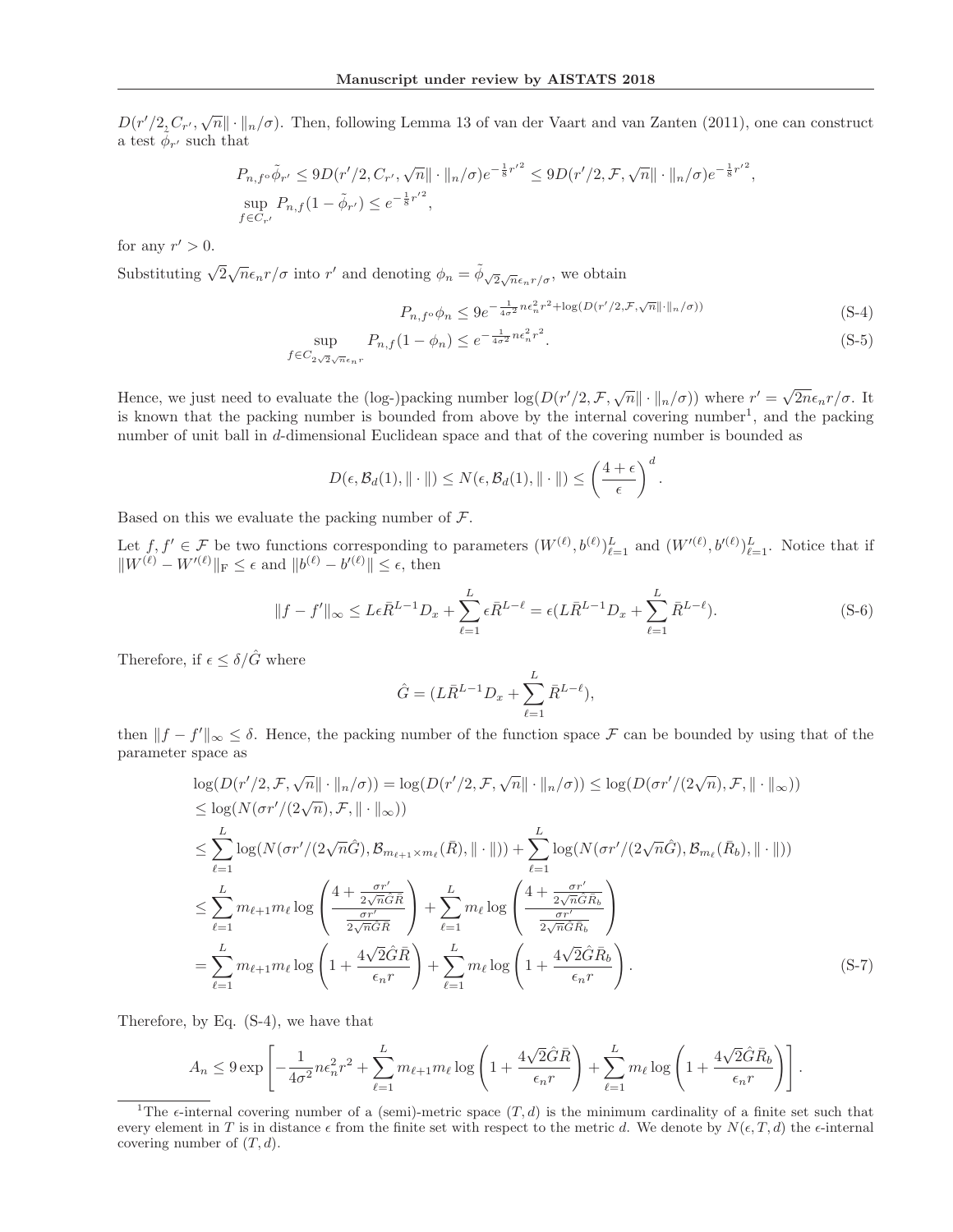**Step 2.** Here, we evaluate  $B_n$ . It can be evaluated by Lemma 4 as

$$
B_n \le \exp(-n\tilde{\epsilon}_n^2 \tilde{r}^2/(8\sigma^2)) + \exp(-n\hat{\delta}_{1,n}^2(\tilde{r}^2 - 1)^2/(11\hat{R}_{\infty}^2)).
$$

**Step 3.** Since  $\mathcal F$  is the support of the prior distribution, it is obvious that  $C_n = 0$ .

**Step 4.** Here, we evaluate  $D_n$ . Remind that  $D_n$  is defined as

$$
D_n = \mathbb{E}_{X_n} \left[ P_{n,f} \circ \left[ \Pi(f \in \mathcal{F} : \|f - f^{\circ}\|_n > \sqrt{2}\epsilon r | Y_n \right) (1 - \phi_n) \mathbf{1}_{\mathcal{A}_{\tilde{r}}} \right].
$$

Define

$$
\Xi_n(\tilde{r}) := -\log(\Pi(f : ||f - f^*||_{\infty} \le \hat{\delta}_{2,n}\tilde{r}))
$$

for  $\tilde{r} > 0.$  Then,  $D_n$  can be bounded as

$$
D_n = \mathcal{E}_{X_n} \left\{ P_{n,f^{\circ}} \left[ \frac{\int_{\mathcal{F}} \mathbf{1}\{f : \|f - f^{\circ}\|_{n} > \sqrt{2}\epsilon r\} p_{n,f} \mathrm{d}\Pi(f)}{\int_{\mathcal{F}} p_{n,f} \mathrm{d}\Pi(f)} (1 - \phi_n) \mathbf{1}_{\mathcal{A}_{\tilde{r}}} \right] \right\}
$$
  
\n
$$
= \mathcal{E}_{X_n} \left\{ P_{n,f^{\circ}} \left[ \frac{\int_{\mathcal{F}} \mathbf{1}\{f : \|f - f^{\circ}\|_{n} > \sqrt{2}\epsilon r\} \frac{p_{n,f}}{p_{n,f^{\circ}}} \mathrm{d}\Pi(f)}{\int_{\mathcal{F}} \frac{p_{n,f}}{p_{n,f^{\circ}}} \mathrm{d}\Pi(f)} (1 - \phi_n) \mathbf{1}_{\mathcal{A}_{\tilde{r}}} \right] \right\}
$$
  
\n
$$
\leq \mathcal{E}_{X_n} \left\{ P_{n,f^{\circ}} \left[ \int_{f \in \mathcal{F}: \|f - f^{\circ}\|_{n} > \sqrt{2}\epsilon r} p_{n,f} / p_{n,f^{\circ}} \mathrm{d}\Pi(f) \exp(n\tilde{\epsilon}_n^2 \tilde{r}^2 / \sigma^2 + \Xi_n(\tilde{r})) (1 - \phi_n) \mathbf{1}_{\mathcal{A}_{\tilde{r}}} \right] \right\}
$$
  
\n
$$
= \mathcal{E}_{X_n} \left\{ \int_{f \in \mathcal{F}: \|f - f^{\circ}\|_{n} > \sqrt{2}\epsilon r} P_{n,f} [(1 - \phi_n) \mathbf{1}_{\mathcal{A}_{\tilde{r}}}] \exp(n\tilde{\epsilon}_n^2 \tilde{r}^2 / \sigma^2 + \Xi_n(\tilde{r})) \mathrm{d}\Pi(f) \right\}
$$
  
\n
$$
\leq \exp\left(\frac{n\tilde{\epsilon}_n^2 \tilde{r}^2}{\sigma^2} + \Xi_n(\tilde{r}) - \frac{n\epsilon_n^2 r^2}{4\sigma^2}\right).
$$

By using the relation (S-6), the prior mass  $\Xi_n(\tilde{r})$  can be bounded as

$$
\begin{split}\n\Xi_n(\tilde{r}) &= -\log(\Pi(f : \|f - f^*\|_{\infty} \le \hat{\delta}_{2,n}\tilde{r})) \\
&\le -\log(\Pi(f : \|f - f^*\|_{\infty} \le \hat{\delta}_{2,n})) \\
&\le -\sum_{\ell=1}^L \log(\Pi(W^{(\ell)} : \|W^{(\ell)} - W^{*(\ell)}\|_{\mathcal{F}} \le \hat{\delta}_{2,n}/\hat{G})) \\
&\quad - \sum_{\ell=1}^L \log(\Pi(b^{(\ell)} : \|b^{(\ell)} - b^{*(\ell)}\|_2 \le \hat{\delta}_{2,n}/\hat{G})) \\
&\le \sum_{\ell=1}^L m_{\ell} m_{\ell+1} \log(\bar{R}\hat{G}/(\hat{\delta}_{2,n}/2)) + \sum_{\ell=1}^L m_{\ell} \log(\bar{R}_b\hat{G}/(\hat{\delta}_{2,n}/2)).\n\end{split} \tag{S-8}
$$

**Step 5.** Finally, we combine the results obtained above.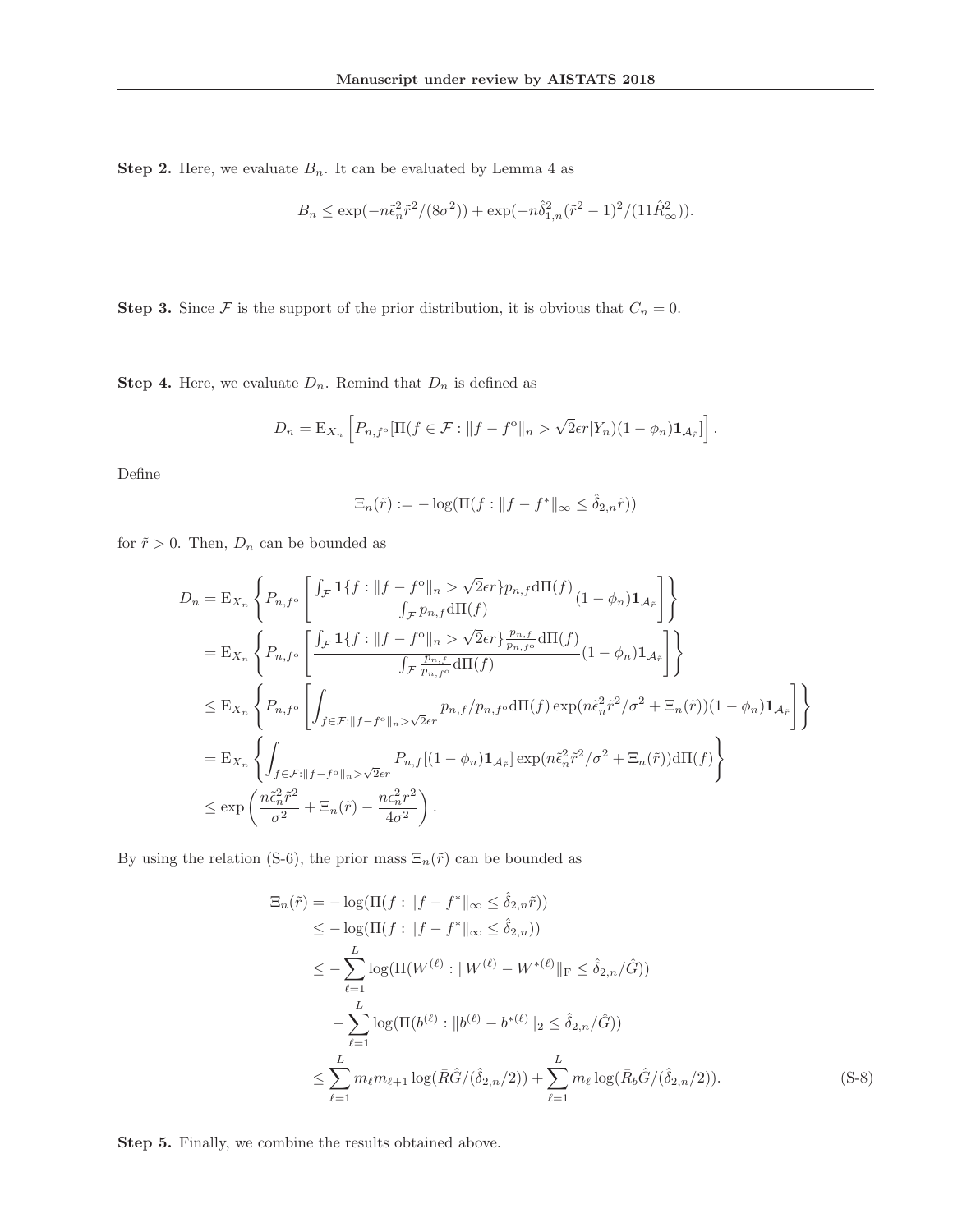$$
\begin{split} &E\left[\Pi(\|f - f^{\text{o}}\|_{n} \ge \sqrt{2}\epsilon_{n}r|Y_{n})\right] \\ &\leq 9\exp\left[-\frac{1}{4\sigma^{2}}n\epsilon_{n}^{2}r^{2} + \sum_{\ell=1}^{L}m_{\ell+1}m_{\ell}\log\left(1 + \frac{4\sqrt{2}\hat{G}\bar{R}}{\epsilon_{n}r}\right) + \sum_{\ell=1}^{L}m_{\ell}\log\left(1 + \frac{4\sqrt{2}\hat{G}\bar{R}_{b}}{\epsilon_{n}r}\right)\right] \\ &+ \exp(-n\tilde{\epsilon}_{n}^{2}\tilde{r}^{2}/(8\sigma^{2})) + \exp(-n\hat{\delta}_{1,n}^{2}(\tilde{r}^{2} - 1)^{2}/(11\hat{R}_{\infty}^{2})) \\ &+ \exp\left(\frac{n}{\sigma^{2}}\tilde{\epsilon}_{n}^{2}\tilde{r}^{2} + \Xi_{n}(\tilde{r}) - \frac{n\epsilon_{n}^{2}r^{2}}{4\sigma^{2}}\right). \end{split} \tag{S-9}
$$

Now, let  $1 \leq \tilde{r} \leq r$ . Then, since  $\epsilon_n \geq \hat{\delta}_{2,n}$  and  $r \geq 1$ , we have that

$$
\max\left\{\log\left(\frac{2\hat{G}R'}{\hat{\delta}_{2,n}}\right),\log\left(1+\frac{4\sqrt{2}\hat{G}R'}{\epsilon_n r}\right)\right\}\leq \log\left(1+\frac{4\sqrt{2}\hat{G}R'}{\hat{\delta}_{2,n}}\right),\right.
$$

for all  $R' > 0$ . Now, we set  $\delta_{2,n}$  to satisfy

$$
\frac{n\hat{\delta}_{2,n}^{2}}{\sigma^{2}} \ge \sum_{\ell=1}^{L} m_{\ell} m_{\ell+1} \log \left( 1 + \frac{4\sqrt{2}\hat{G}\bar{R}}{\hat{\delta}_{2,n}} \right) + \sum_{\ell=1}^{L} m_{\ell} \log \left( 1 + \frac{4\sqrt{2}\hat{G}\bar{R}_{b}}{\hat{\delta}_{2,n}} \right) (\ge \Xi_{n}(\tilde{r})),\tag{S-10}
$$

which can be satisfied by

$$
\hat{\delta}_{2,n}^2 = \frac{2\sigma^2}{n} \sum_{\ell=1}^L m_{\ell} m_{\ell+1} \log_+ \left( 1 + \frac{4\sqrt{2}\hat{G} \max\{\bar{R}, \bar{R}_b\}\sqrt{n}}{\sigma \sqrt{\sum_{\ell=1}^L m_{\ell} m_{\ell+1}}} \right).
$$

Then, by noticing  $n\hat{\delta}_{2,n}^2 \leq n\tilde{\epsilon}_n^2$  and Eq. (S-8), the RHS of Eq. (S-9) is upper bounded by

$$
\exp(-n\tilde{\epsilon}_n^2 \tilde{r}^2/(8\sigma^2)) + \exp(-n\tilde{\delta}_{1,n}^2(\tilde{r}^2-1)^2/(11\hat{R}_{\infty}^2)) + 10 \exp\left[2\frac{n}{\sigma^2}\tilde{\epsilon}_n^2 \tilde{r}^2 - \frac{n\epsilon_n^2 r^2}{4\sigma^2}\right].
$$

Here, by setting  $r^2 = 12\tilde{r}^2 \ge 12$ , then the RHS is further bounded as

$$
\exp(-n\hat{\delta}_{1,n}^2(\tilde{r}^2-1)^2/(11\hat{R}_{\infty}^2)) + \exp(-n\tilde{\epsilon}_n^2\tilde{r}^2/(8\sigma^2)) + 10\exp(-n\epsilon_n^2\tilde{r}^2/\sigma^2)
$$
  

$$
\leq \exp\left[-n\hat{\delta}_{1,n}^2(\tilde{r}^2-1)^2/(11\hat{R}_{\infty}^2)\right] + 11\exp(-n\epsilon_n^2\tilde{r}^2/(8\sigma^2)).
$$

**Lemma 4.** Then, for any  $\tilde{r} > 1$ , it holds that

$$
P_{D_n}\left(\int \frac{p_{n,f}(Y_n)}{p_{n,f^{\circ}}(Y_n)}\Pi(\mathrm{d}f) \ge \exp(-n\tilde{\epsilon}_n^2\tilde{r}^2/\sigma^2)\Pi(f:||f - f^*||_{\infty} \le \hat{\delta}_{2,n}\tilde{r})\right) \ge 1 - \exp(-n\tilde{\epsilon}_n^2\tilde{r}^2/(8\sigma^2)) - \exp(-n\hat{\delta}_{1,n}^2\min\{(\tilde{r}^2 - 1)^2, \tilde{r}^2 - 1\}/(11\hat{R}_{\infty}^2)).
$$

Proof. Note that Lemma 14 of van der Vaart and van Zanten (2011) showed that

$$
P_{Y_n|X_n}\left(\int \frac{p_{n,f}(Y_n)}{p_{n,f^o}(Y_n)}\Pi(\mathrm{d}f)\geq \exp(-n\tilde{\epsilon}_n^2\tilde{r}^2/\sigma^2)\Pi(f:\|f-f^o\|_n\leq \tilde{\epsilon}_n\tilde{r})\right)\geq 1-\exp(-n\tilde{\epsilon}_n^2\tilde{r}^2/(8\sigma^2)).
$$

where  $P_{Y_n|X_n}$  represents the conditional distribution of  $Y_n = (y_i)_{i=1}^n$  conditioned by  $X_n = (x_i)_{i=1}^n$ . Therefore the proof is reduced to show  $||f - f^{\circ}||_n \leq \hat{\delta}_{1,n}\tilde{r} + ||f - f^*||_{\infty}$  with high probability. Note that

$$
||f - f^{\circ}||_{n} \le ||f - f^{*}||_{n} + ||f^{*} - f^{\circ}||_{n} \le ||f - f^{*}||_{\infty} + ||f^{*} - f^{\circ}||_{n}.
$$

Hence, we just need to show  $||f^* - f^0||_h^2 \leq \hat{\delta}_{1,n}^2 + \tilde{f}'||f^* - f^0||_{L_2(P_X)}^2 \leq (1 + \tilde{r}')\hat{\delta}_{1,n}^2$  with high probability for appropriately chosen  $\tilde{r}'$ . This can be shown by Bernstein's inequality:

$$
P\left(\|f^* - f^o\|_{L_2(P_X)}^2 + \tilde{r}'\hat{\delta}_{1,n}^2 \le \|f^* - f^o\|_n^2\right) \le \exp\left(-\frac{n\tilde{r}'^2\hat{\delta}_{1,n}^4}{2(v + \tilde{r}'\|f^* - f^o\|_\infty^2\hat{\delta}_{1,n}^2/3)}\right),
$$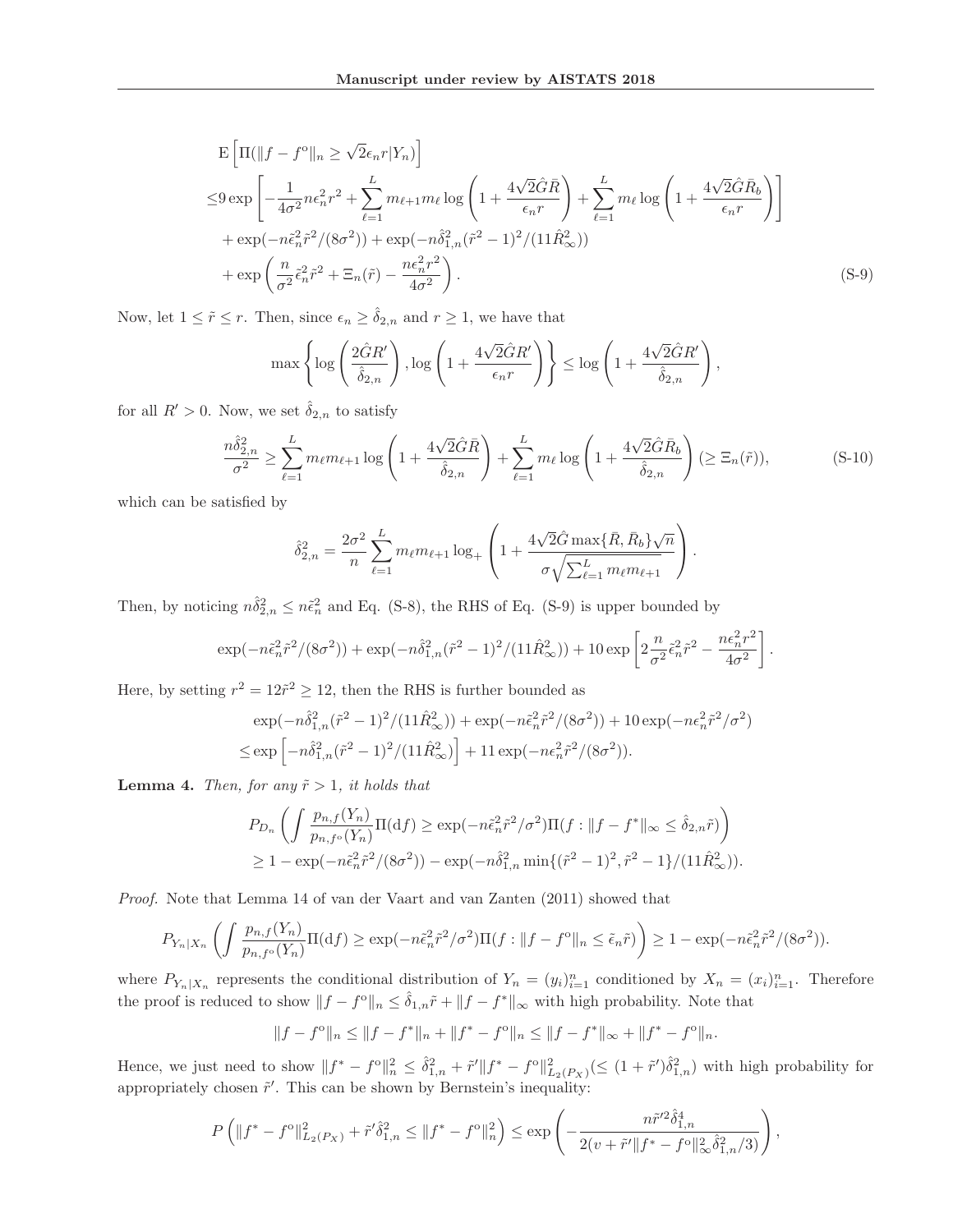where  $v = \mathbb{E}_X[((f^*(X) - f^{\circ}(X))^2 - ||f^* - f^{\circ}||^2_{L_2(P_X)})^2]$ . Now  $v \leq \mathbb{E}_X[(f^*(X) - f^{\circ}(X))^4] \leq ||f^* - f^{\circ}||^2_{\infty}||f^*$  $f^{\circ} \|_{L_2(P_X)}^2 \leq \| f^* - f^{\circ} \|_{\infty}^2 \hat{\delta}_{1,n}^2$ . This yields that

$$
P\left(\|f^* - f^o\|_{L_2(P_X)}^2 + \tilde{r}'\hat{\delta}_{1,n}^2 \le \|f^* - f^o\|_n^2\right) \le \exp\left[-\frac{3n\min\{\tilde{r}'^2, \tilde{r}'\}}{8}\frac{\hat{\delta}_{1,n}^2}{\|f^* - f^o\|_\infty^2}\right].\tag{S-11}
$$

Since  $||f^* - f^{\circ}||_{\infty} \leq 2\hat{R}_{\infty}$ , the RHS is further bounded by  $\exp \left(-\frac{3n \min \{\tilde{r}^{\prime 2}, \tilde{r}^{\prime}\}\hat{\delta}_{1,n}^2}{32 \hat{R}_{\infty}^2}\right)$ .

Therefore, with probability  $1 - \exp \left(-\frac{3n\hat{\delta}_{1,n}^2 \min\{\hat{r}'^2, \hat{r}'\}}{32 \hat{R}_{\infty}^2}\right)$ , it holds that

$$
||f - f^{\rm o}||_n \le ||f - f^*||_{\infty} + \sqrt{||f^* - f^{\rm o}||_{L_2(P_X)}^2 + \tilde{r}'\hat{\delta}_{1,n}^2} \le ||f - f^*||_{\infty} + \sqrt{1 + \tilde{r}'\hat{\delta}_{1,n}}
$$

for all f such that  $||f||_{\infty} < \infty$ . Thus by setting  $\tilde{r}'$  so that  $\tilde{r} = \sqrt{1 + \tilde{r}'}$ , we obtain the assertion.

 $\Box$ 

## **B.2 Out of sample error**

Now, we are going to show the posterior contraction rate with respect to the out-of-sample predictive error:

$$
\mathcal{E}_{D_n} \left[ \Pi(f : \|f - f^o\|_{L_2(P_X)} \ge \epsilon_n r | D_n) \right],\tag{S-12}
$$

for sufficiently large  $r \geq 1$ .

To bound the posterior tail, we divide that into four parts:

$$
I = E_{D_n} \left[ \mathbf{1}_{\mathcal{A}_{\tilde{r}}^c} \right],
$$
  
\n
$$
II = E_{D_n} \left[ \mathbf{1}_{\mathcal{A}_{\tilde{r}}} \Pi(f : \sqrt{2} \| f - f^o \|_n > \epsilon_n r, \|f\|_{\infty} \leq \hat{R}_{\infty} | D_n) \right],
$$
  
\n
$$
III = E_{D_n} \left[ \mathbf{1}_{\mathcal{A}_{\tilde{r}}} \Pi(f : \|f - f^o\|_{L_2(P_X)} > \epsilon_n r \geq \sqrt{2} \|f - f^o\|_n, \|f\|_{\infty} \leq \hat{R}_{\infty} | D_n) \right],
$$
  
\n
$$
IV = E_{D_n} \left[ \mathbf{1}_{\mathcal{A}_{\tilde{r}}} \Pi(f : \|f\|_{\infty} > \hat{R}_{\infty} | D_n) \right].
$$

The term I and II are already evaluated in Section B.1, that is,  $I + II$  is bounded by the right hand side of Eq. (S-3) which is what we have upper bounded in Section B.1.

The term III is bounded as follows. To bound this, we need to evaluate the difference between the empirical norm  $||f - f^{\circ}||_n$  and the expected norm  $||f - f^{\circ}||_{L_2(P_X)}$ , which can be done by Bernstein's inequality. Following the same argument to derive Eq. (S-11), it holds that

$$
P\left(\|f - f^o\|_{L_2(P_X)} \ge \sqrt{2}\|f - f^o\|_n\right) \le \exp\left(-\frac{n\|f - f^o\|_{L_2(P_X)}^2}{11\hat{R}_{\infty}^2}\right).
$$

Therefore, we arrive at the following bound of III:

$$
\begin{split} &\text{III} \leq \mathcal{E}_{X_n} \left[ P_{n,f^{\mathrm{o}}} \left[ \int_{f \in \mathcal{F}: \|f - f^{\mathrm{o}}\|_{L_2(P_X)} > \epsilon_n r \geq \sqrt{2} \|f - f^{\mathrm{o}}\|_n} p_{n,f} / p_{n,f^{\mathrm{o}}} \mathrm{d}\Pi(f) \right] \exp(n\tilde{\epsilon}_n^2 \tilde{r}^2 / \sigma^2 + \Xi_n(\tilde{r})) \mathbf{1}_{\mathcal{A}_{\tilde{r}}} \right] \\ &\leq \exp(n\tilde{\epsilon}_n^2 \tilde{r}^2 / \sigma^2 + \Xi_n(\tilde{r})) \int_{f \in \mathcal{F}: \|f - f^{\mathrm{o}}\|_{L_2(P_X)} > \epsilon_n r} P(\|f - f^{\mathrm{o}}\|_{L_2(P_X)} \geq \sqrt{2} \|f - f^{\mathrm{o}}\|_n) \mathrm{d}\Pi(f) \\ &\leq \exp\left(\frac{n\tilde{\epsilon}_n^2 \tilde{r}^2}{\sigma^2} + \Xi_n(\tilde{r}) - \frac{n\epsilon_n^2 r^2}{11 \hat{R}_{\infty}^2}\right) \\ &\leq \exp\left(\frac{2n\tilde{\epsilon}_n^2 \tilde{r}^2}{\sigma^2} - \frac{n\epsilon_n^2 r^2}{11 \hat{R}_{\infty}^2}\right). \end{split}
$$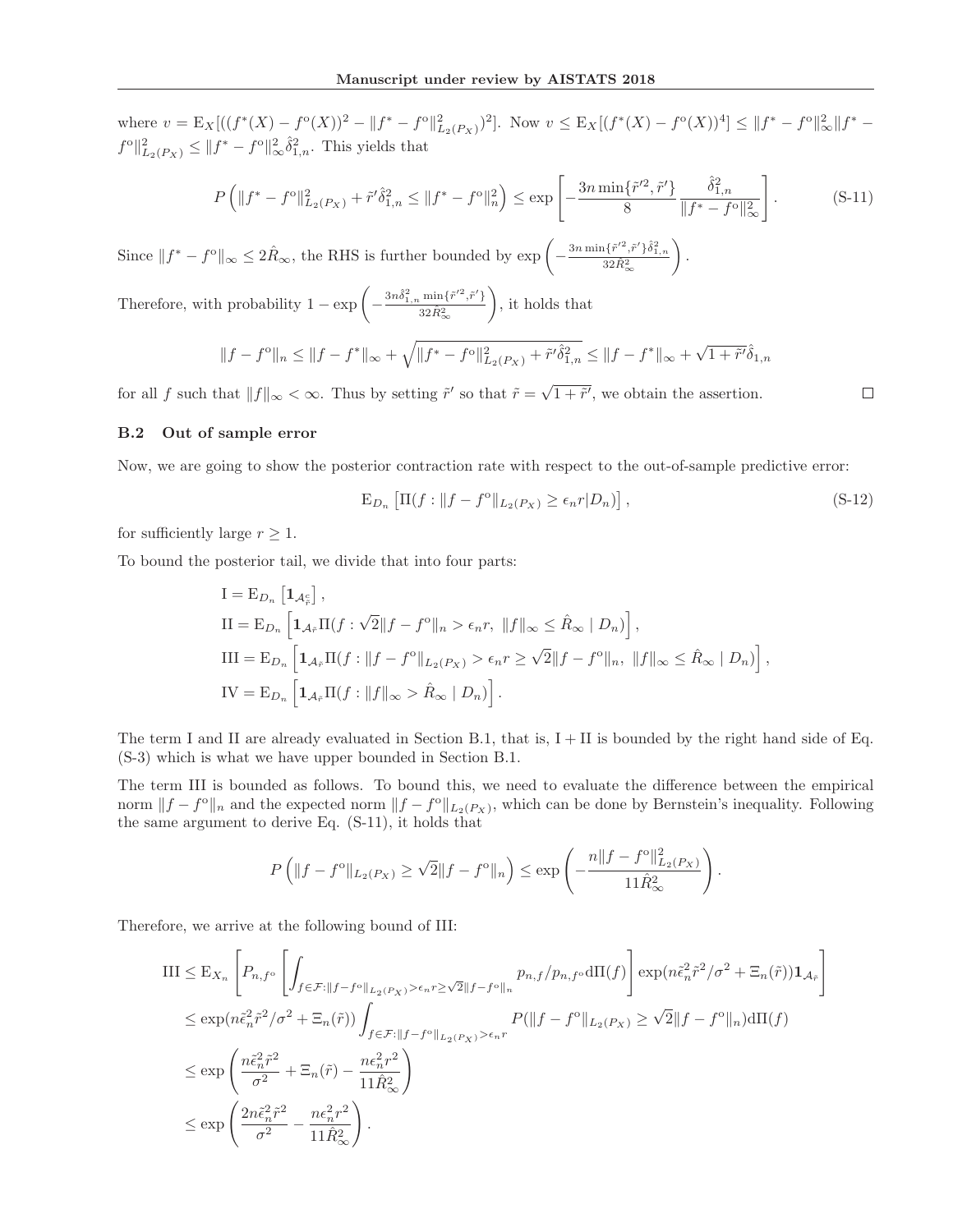Finally, since all  $f \in \mathcal{F}$  satisfies  $||f||_{\infty} \leq \hat{R}_{\infty}$ , IV = 0.

Combining the results we arrive at

$$
\mathcal{E}_{D_n}\left[\Pi(f:||f-f^o||_{L_2(P_X)}\geq\epsilon_nr|D_n)\right]\leq \exp\left[-\frac{n\hat{\delta}_{1,n}^2\min\{(\tilde{r}^2-1)^2,\tilde{r}^2-1\}}{11\hat{R}_\infty^2}\right]+12\exp\left(-n\tilde{\epsilon}_n^2\tilde{r}^2/(8\sigma^2)\right),
$$

for all  $\tilde{r} \ge 1$  and  $r \ge \max\{12, 33\hat{R}_{\infty}^2/\sigma^2\}\tilde{r}^2$ . This concludes the proof of Theorem 2.

## **C Convergence rate for the empirical risk minimizer (proof of Theorem 1)**

In this section, we give the proof of Theorem 1 in the main text. To show that, we prepare some lemmas.

**Proposition 2** (Gaussian concentration inequality (Theorem 2.5.8 in Giné and Nickl (2015))). Let  $(\xi_i)_{i=1}^n$  be i.i.d. Converges with mean 0 and variance  $\tau^2$  and  $(x_i)^n \subset X$  be a given set of input variables. Then i.i.d. Gaussian sequence with mean 0 and variance  $\sigma^2$ , and  $(x_i)_{i=1}^n \subset \mathcal{X}$  be a given set of input variables. Then,<br>for a set  $\tilde{\mathcal{F}}$  of functions from  $\mathcal{X}$  to  $\mathbb{R}$  which is separable with respect to for a set  $\tilde{\mathcal{F}}$  of functions from  $\mathcal{X}$  to  $\mathbb{R}$  which is separable with respect to  $L_{\infty}$ -norm and  $\sup_{f \in \tilde{\mathcal{F}}} |\sum_{i=1}^{n} \frac{1}{n} \xi_i f(x_i)| < \infty$ <br>almost surgly, it holds that for every  $r > 0$ almost surely, it holds that for every  $r > 0$ ,

$$
P\left(\sup_{f\in\tilde{\mathcal{F}}}\left|\sum_{i=1}^n\frac{1}{n}\xi_if(x_i)\right|\geq E\left[\sup_{f\in\tilde{\mathcal{F}}}\left|\frac{1}{n}\sum_{i=1}^n\xi_if(x_i)\right|\right]+r\right)\leq \exp[-nr^2/2(\sigma\|\tilde{\mathcal{F}}\|_n)^2]
$$

where  $\|\tilde{\mathcal{F}}\|^2_n = \sup_{f \in \tilde{\mathcal{F}}} \frac{1}{n} \sum_{i=1}^n f(x_i)^2$ . Here the probability is taken with respect to  $(\xi_i)_{i=1}^n$ .

Remind that every  $f \in \mathcal{F}$  satisfies  $||f||_n \le ||f||_{\infty} \le \hat{R}_{\infty}$ . Hence  $||\mathcal{F}||_n \le \hat{R}_{\infty}$ . For an observation  $(x_i)_{i=1}^n$ , let  $G_i = \{f = f^* \mid ||f = f^*|| \le \delta, f \in \mathcal{F}\}$ . It is obvious that  $G_i$  is somephible with re  $\mathcal{G}_{\delta} = \{f - f^* \mid ||f - f^*||_n \leq \delta, f \in \mathcal{F}\}.$  It is obvious that  $\mathcal{G}_{\delta}$  is separable with respect to  $L_{\infty}$ -norm. Then, by the Gaussian concentration inequality, we have that

$$
P\left(\sup_{f\in\mathcal{G}_{\delta}}\left|\sum_{i=1}^{n}\frac{1}{n}\xi_{i}f(x_{i})\right|\geq \mathcal{E}\left[\sup_{f\in\mathcal{G}_{\delta}}\left|\frac{1}{n}\sum_{i=1}^{n}\xi_{i}f(x_{i})\right|\right]+r\right)\leq \exp[-nr^{2}/2(\sigma\delta)^{2}]
$$

for every  $r > 0$ . By applying this inequality for  $\delta_j = 2^{j-1}\sigma/\sqrt{n}$  for  $j = 1, \ldots, \lceil \log_2(\hat{R}_{\infty}\sqrt{n}/\sigma) \rceil$  and using the uniform bound, we can show that, for every  $r > 0$ , with probability  $\lceil \log_2(\hat{R}_{\infty}\sqrt{n}/\sigma) \rceil \exp[-nr^2/2\sigma^2]$ , it holds that

$$
\left|\frac{1}{n}\sum_{i=1}^{n}\xi_i(f(x_i)-f^*(x_i))\right| \ge \mathcal{E}\left[\left|\sup_{f\in\mathcal{G}_{2\delta}}\frac{1}{n}\sum_{i=1}^{n}\xi_i f(x_i)\right|\right] + 2\delta r
$$

uniformly for all  $f \in \mathcal{G}_\delta$  where  $\delta$  is any positive real satisfying  $\delta \geq \sigma/\sqrt{n}$ . **Lemma 5.** There exists a universal constant C such that for any  $\delta$  it holds that

$$
\mathbf{E}\left[\left|\sup_{f\in\mathcal{G}_{2\delta}}\frac{1}{n}\sum_{i=1}^n\xi_if(x_i)\right|\right]\leq C\sigma\delta\sqrt{\frac{\sum_{\ell=1}^Lm_\ell m_{\ell+1}}{n}\log_+\left(1+\frac{4\hat{G}\max\{\bar{R},\bar{R}_b\}}{\delta}\right)}.
$$

*Proof.* Since  $f \mapsto \frac{1}{\sqrt{n}} \sum_{i=1}^{n} \xi_i f(x_i)$  is a sub-Gaussian process relative to the metric  $\|\cdot\|_n$ . By the chaining argument (see, for example, Theorem  $2.3.6$  of Giné and Nickl  $(2015)$ ), it holds that

$$
\mathbf{E}\left[\left|\sup_{f\in\mathcal{G}_{2\delta}}\frac{1}{n}\sum_{i=1}^n\xi_if(x_i)\right|\right]\leq 4\sqrt{2}\frac{\sigma}{\sqrt{n}}\int_0^{2\delta}\sqrt{\log(2N(\epsilon,\mathcal{G}_{2\delta},\|\cdot\|_n))}\mathrm{d}\epsilon.
$$

Since  $\log N(\epsilon, \mathcal{G}_{2\delta}, \| \cdot \|_n) \leq \log N(\epsilon, \mathcal{F}, \| \cdot \|_{\infty}) \leq 2 \frac{\sum_{\ell=1}^L m_{\ell} m_{\ell+1}}{n} \log \left(1 + \frac{4 \hat{G} \max\{\bar{R}, \bar{R}_b\}}{\epsilon}\right)$ , the right hand side is bounded by

$$
\int_0^{2\delta} \sqrt{\log(2N(\epsilon, \mathcal{F}, \|\cdot\|_n))} d\epsilon \le \int_0^{2\delta} \sqrt{\log(2) + 2\frac{\sum_{\ell=1}^L m_\ell m_{\ell+1}}{n} \log\left(1 + \frac{4\hat{G} \max\{\bar{R}, \bar{R}_b\}}{\epsilon}\right)} d\epsilon
$$
  

$$
\le C\delta \sqrt{\frac{\sum_{\ell=1}^L m_\ell m_{\ell+1}}{n} \log_+\left(1 + \frac{4\hat{G} \max\{\bar{R}, \bar{R}_b\}}{\delta}\right)},
$$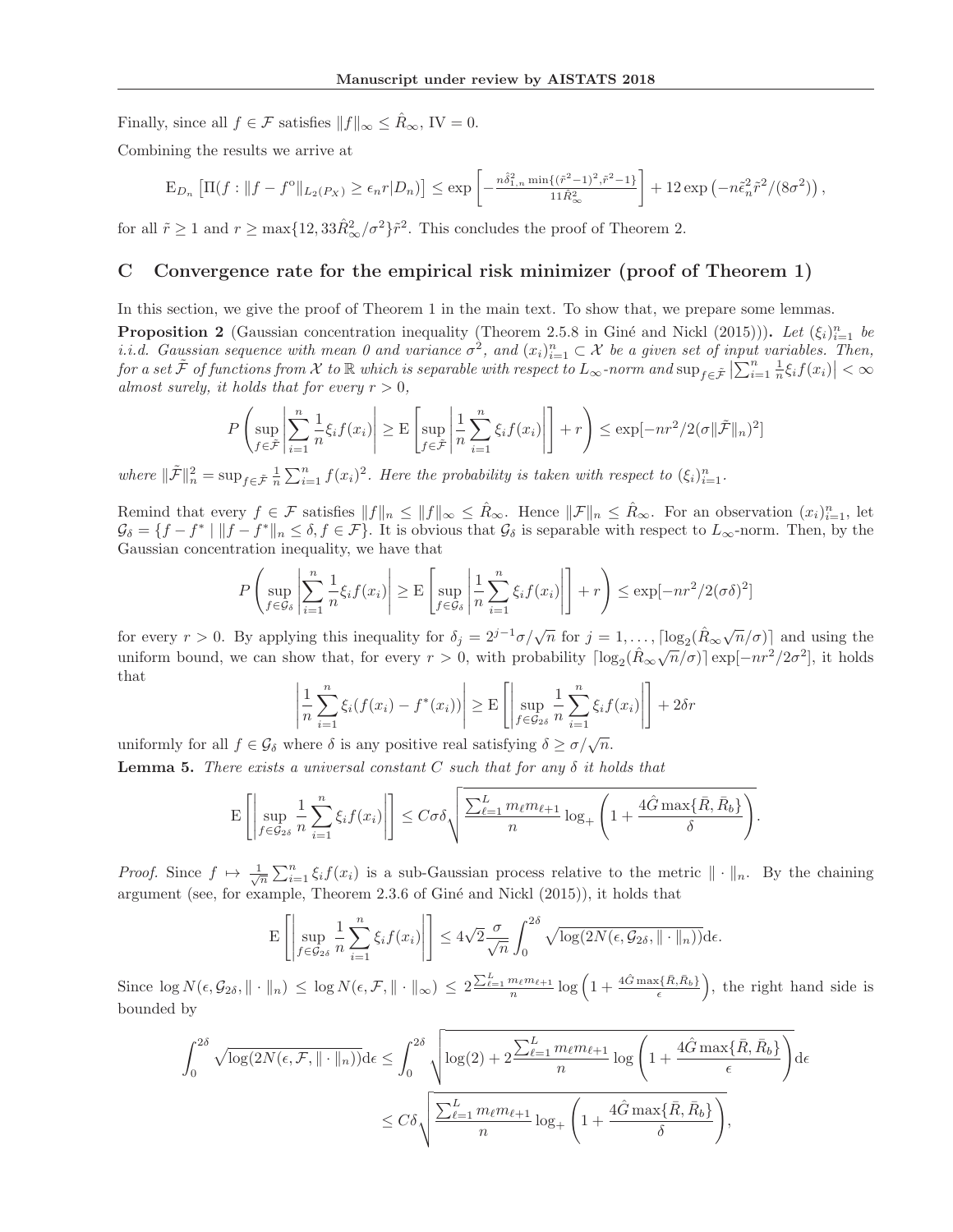where  $C$  is a universal constant. This gives the assertion.

Therefore, by substituting 
$$
\delta \leftarrow \left( ||f - f^*||_n \vee \sigma \sqrt{\frac{\sum_{\ell=1}^L m_\ell m_{\ell+1}}{n}} \right)
$$
 and  $r \leftarrow \sigma r/\sqrt{n}$ , the following inequality holds:

$$
-\frac{1}{n}\sum_{i=1}^{n}\xi_{i}(f(x_{i})-f^{*}(x_{i}))
$$
  
\n
$$
\leq C\sigma \left(\|f-f^{*}\|_{n} \vee \sqrt{\frac{\sigma^{2} \sum_{\ell=1}^{L} m_{\ell} m_{\ell+1}}{n}}\right) \sqrt{\frac{\sum_{\ell=1}^{L} m_{\ell} m_{\ell+1}}{n}} \log_{+} \left(1 + \frac{4\sqrt{n}\hat{G} \max\{\bar{R}, \bar{R}_{b}\}}{\sigma \sqrt{\sum_{\ell=1}^{L} m_{\ell} m_{\ell+1}}}\right)
$$
  
\n+2
$$
\left(\|f-f^{*}\|_{n} \vee \sqrt{\frac{\sigma^{2} \sum_{\ell=1}^{L} m_{\ell} m_{\ell+1}}{n}}\right) \sigma \frac{r}{\sqrt{n}}
$$
  
\n
$$
\leq \frac{1}{4} \left(\|f-f^{*}\|_{n} \vee \sqrt{\frac{\sigma^{2} \sum_{\ell=1}^{L} m_{\ell} m_{\ell+1}}{n}}\right)^{2}
$$
  
\n+2C<sup>2</sup> $\sigma^{2}$  $\left(\frac{\sum_{\ell=1}^{L} m_{\ell} m_{\ell+1}}{n} \log_{+} \left(1 + \frac{4\sqrt{n}\hat{G} \max\{\bar{R}, \bar{R}_{b}\}}{\sigma}\right) + 4\frac{r^{2}}{n}\right),$ 

uniformly for all  $f \in \mathcal{F}$  with probability  $1 - \lceil \log_2(\hat{R}_{\infty}\sqrt{n}/\sigma) \rceil \exp[-r^2/2]$ . Here let

$$
\Psi_{r,n} := 2C^2 \sigma^2 \left( \frac{\sum_{\ell=1}^L m_{\ell} m_{\ell+1}}{n} \log_+ \left( 1 + \frac{4\sqrt{n}\hat{G} \max\{\bar{R}, \bar{R}_b\}}{\sigma \sqrt{\sum_{\ell=1}^L m_{\ell} m_{\ell+1}}} \right) + 4\frac{r^2}{n} \right).
$$

Remind that the empirical risk minimizer in the model  $\mathcal F$  is denoted by  $f$ :

$$
\widehat{f} := \underset{f \in \mathcal{F}}{\operatorname{argmin}} \sum_{i=1}^{n} (y_i - f(x_i))^2.
$$

Since  $f$  minimizes the empirical risk, it holds that

$$
\frac{1}{n}\sum_{i=1}^{n}(y_{i}-\hat{f}(x_{i}))^{2} \leq \frac{1}{n}\sum_{i=1}^{n}(y_{i}-f^{*}(x_{i}))^{2}
$$
\n
$$
\Rightarrow \frac{2}{n}\sum_{i=1}^{n}y_{i}(f^{*}(x_{i})-\hat{f}(x_{i})) + \|\hat{f}\|_{n}^{2} - \|f^{*}\|_{n}^{2} \leq 0
$$
\n
$$
\Rightarrow \frac{2}{n}\sum_{i=1}^{n}(\xi_{i}+f^{o}(x_{i}))(f^{*}(x_{i})-\hat{f}(x_{i})) + \|\hat{f}\|_{n}^{2} - \|f^{*}\|_{n}^{2} \leq 0
$$
\n
$$
\Rightarrow \frac{2}{n}\sum_{i=1}^{n}\xi_{i}(f^{*}(x_{i})-\hat{f}(x_{i})) + \frac{2}{n}\sum_{i=1}^{n}f^{o}(x_{i})(f^{*}(x_{i})-\hat{f}(x_{i})) + \|\hat{f}\|_{n}^{2} - \|f^{*}\|_{n}^{2} \leq 0
$$
\n
$$
\Rightarrow \frac{2}{n}\sum_{i=1}^{n}\xi_{i}(f^{*}(x_{i})-\hat{f}(x_{i})) + \|\hat{f}-f^{o}\|_{n}^{2} \leq \|f^{*}-f^{o}\|_{n}^{2}.
$$

Therefore, we have

$$
-\frac{1}{4}\left(\|\widehat{f}-f^*\|_n \vee \sqrt{\frac{\sigma^2 \sum_{\ell=1}^L m_\ell m_{\ell+1}}{n}}\right)^2 - \Psi_{r,n} + \|\widehat{f}-f^o\|_n^2 \le \|f^* - f^o\|_n^2. \tag{S-13}
$$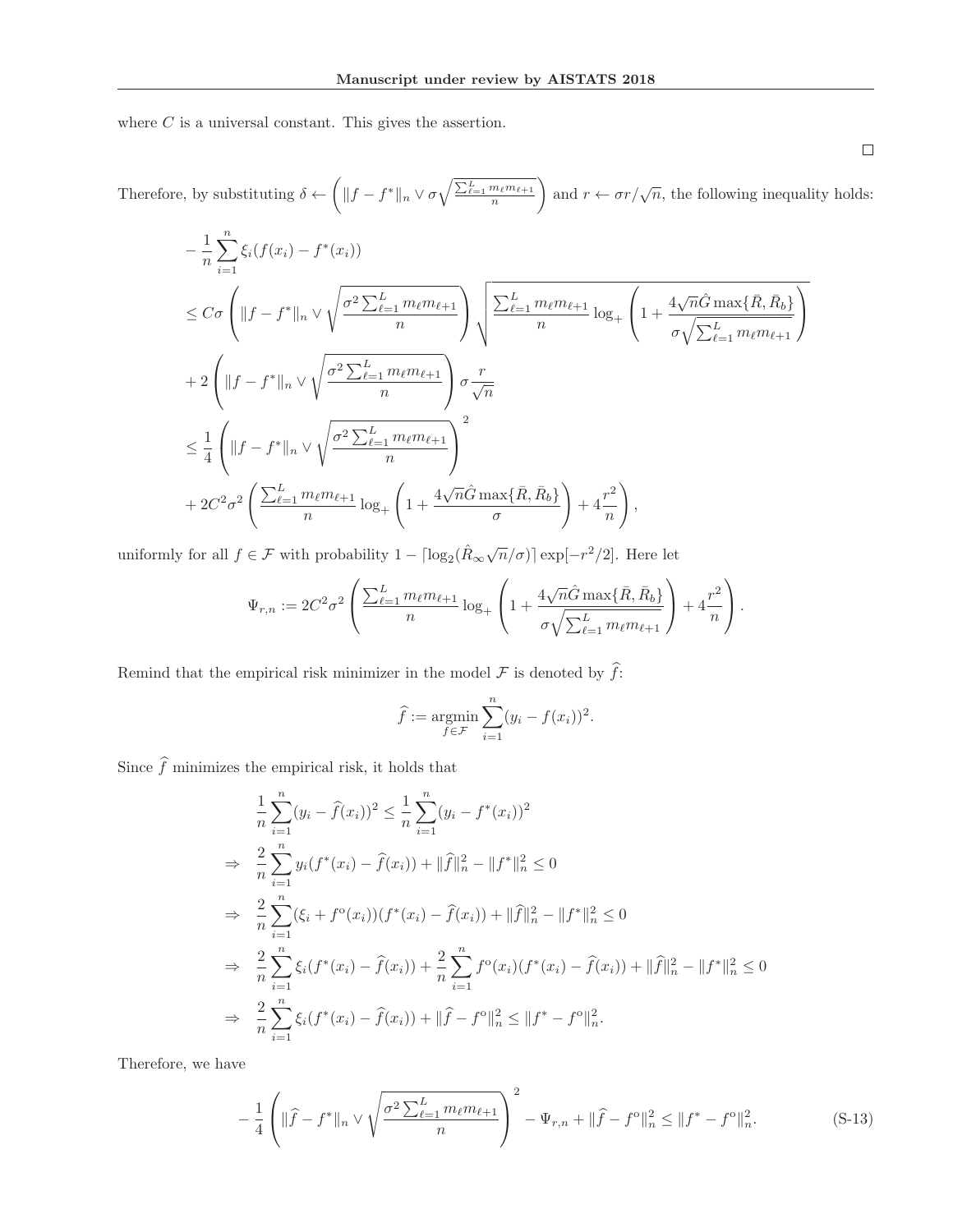Let us assume  $\|\widehat{f} - f^*\|_n^2 \ge \frac{\sigma^2 \sum_{\ell=1}^L m_\ell m_{\ell+1}}{n}$ . Then, by Eq. (S-13), we have

$$
-\frac{1}{4} \|\hat{f} - f^*\|_n^2 - \Psi_{r,n} + \|\hat{f} - f^o\|_n^2 \le \|f^* - f^o\|_n^2
$$
  
\n
$$
\Rightarrow -\frac{1}{4} \|\hat{f} - f^*\|_n^2 - \Psi_{r,n} + \frac{1}{2} \|\hat{f} - f^*\|_n^2 - \|f^* - f^o\|_n^2 \le \|f^* - f^o\|_n^2
$$
  
\n
$$
\Rightarrow \frac{1}{4} \|\hat{f} - f^*\|_n^2 \le 2 \|f^* - f^o\|_n^2 + \Psi_{r,n}.
$$
 (S-14)

Otherwise, we trivially have  $\|\widehat{f} - f^*\|_n^2 < \frac{\sigma^2 \sum_{\ell=1}^L m_\ell m_{\ell+1}}{n}$ . Combining the inequalities, it holds that

$$
\|\hat{f} - f^*\|_n^2 \le 8\|f^* - f^{\circ}\|_n^2 + 4\Psi_{r,n} + \frac{\sigma^2 \sum_{\ell=1}^L m_\ell m_{\ell+1}}{n}.
$$
\n(S-15)

Based on this inequality, we derive a bound for  $||f - f^*||_{L_2(P_X)}$  instead of the empirical  $L_2$ -norm  $||f - f^*||_n$ .

**Proposition 3** (Talagrand's concentration inequality (Talagrand, 1996; Bousquet, 2002)). Let  $(x_i)_{i=1}^n$  be an i.i.d. sequence of input variables in  $X$ . Then for a set  $\tilde{\mathcal{F}}$  of functions from  $X$  to  $\mathbb{R}$  whic i.i.d. sequence of input variables in X. Then, for a set  $\tilde{\mathcal{F}}$  of functions from  $\tilde{\mathcal{X}}$  to  $\mathbb R$  which is separable with respect to  $L_{\infty}$ -norm and  $||f||_{\infty} \leq \tilde{R}$  for all  $f \in \tilde{\mathcal{F}}$ , it holds that for every  $r > 0$ ,

$$
P\left(\sup_{f\in\tilde{\mathcal{F}}}\left|\frac{1}{n}\sum_{i=1}^n f(x_i)^2 - \mathbb{E}[f^2]\right| \ge C\left\{\mathbb{E}\left[\sup_{f\in\tilde{\mathcal{F}}}\left|\frac{1}{n}\sum_{i=1}^n f(x_i)^2 - \mathbb{E}[f^2]\right|\right] + \sqrt{\frac{\|\tilde{\mathcal{F}}^2\|_{L_2(P_X)}^2 r}{n}} + \frac{r\tilde{R}^2}{n}\right\}\right)
$$
  

$$
\le \exp(-r)
$$

where  $\|\tilde{\mathcal{F}}^{2}\|_{L_2(P_X)}^2 = \sup_{f \in \tilde{\mathcal{F}}} \mathbb{E}[f(X)^4].$ 

Let  $\mathcal{G}'_0 = \{f - f^* \mid ||f - f^*||_{L_2(P_X)} \le \delta, f \in \mathcal{F}\}\.$  By the bound  $||f||_{\infty} \le \hat{R}_{\infty}$  for all  $f \in \mathcal{F}$  (Lemma 3),  $||g||_{\infty} \le 2\hat{R}_{\infty}$ for all  $g \in \mathcal{G}'_{\delta}$ . Therefore, we have  $\|\mathcal{G}'_{\delta}\|_{L_2(P_X)}^2 \leq 4\hat{R}_{\infty}^2 \delta^2$ . Hence, Talagrand's concentration inequality yields that

$$
\sup_{f \in \mathcal{G}'_{\delta}} \left| \frac{1}{n} \sum_{i=1}^{n} f(x_i)^2 - \mathbb{E}[f^2] \right| \ge C_1 \left\{ \mathbb{E} \left[ \sup_{f \in \mathcal{G}'_{\delta}} \left| \frac{1}{n} \sum_{i=1}^{n} f(x_i)^2 - \mathbb{E}[f^2] \right| \right] + \sqrt{\frac{\delta^2 \hat{R}_{\infty}^2 r}{n}} + \frac{r \tilde{R}^2}{n} \right\} \tag{S-16}
$$

with probability  $1 - \exp(-r)$  where  $C_1$  is a universal constant.

**Lemma 6.** There exists a universal constant  $C > 0$  such that, for all  $\delta > 0$ ,

$$
\begin{split} & \mathbf{E} \left[ \sup_{f \in \mathcal{G}'_{\delta}} \left| \frac{1}{n} \sum_{i=1}^{n} f(x_i)^2 - \mathbf{E}[f^2] \right| \right] \\ &\leq C \left[ \delta \hat{R}_{\infty} \sqrt{\frac{\sum_{\ell=1}^{L} m_{\ell} m_{\ell+1}}{n} \log_{+} \left( 1 + \frac{4 \hat{G} \max \{ \bar{R}, \bar{R}_b \}}{\delta} \right)} \right. \\ & \qquad \qquad \vee \hat{R}_{\infty}^2 \frac{\sum_{\ell=1}^{L} m_{\ell} m_{\ell+1}}{n} \log_{+} \left( 1 + \frac{4 \hat{G} \max \{ \bar{R}, \bar{R}_b \}}{\delta} \right) \right]. \end{split}
$$

*Proof.* Let  $(\epsilon_i)_{i=1}^n$  be i.i.d. Rademacher sequence. Then, by the standard argument of Rademacher complexity, we have

$$
\mathbf{E}\left[\sup_{f\in\mathcal{G}'_{\delta}}\left|\frac{1}{n}\sum_{i=1}^{n}f(x_{i})^{2}-\mathbf{E}[f^{2}]\right|\right] \leq 2\mathbf{E}\left[\sup_{f\in\mathcal{G}'_{\delta}}\left|\frac{1}{n}\sum_{i=1}^{n}\epsilon_{i}f(x_{i})^{2}\right|\right]
$$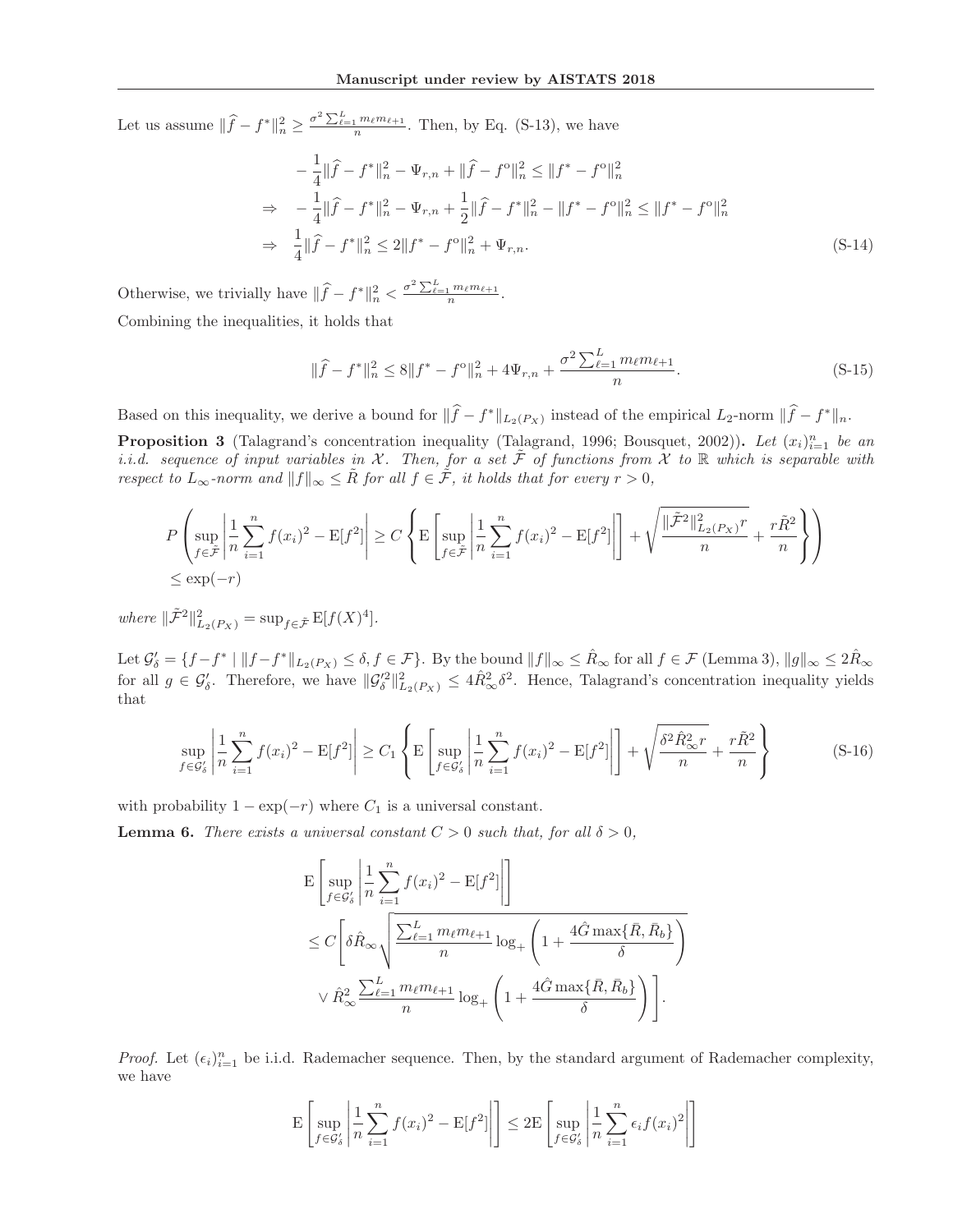(see, for example, Lemma 2.3.1 in van der Vaart and Wellner (1996)). Since  $||f||_{\infty} \leq 2R_{\infty}$  for all  $f \in \mathcal{G}'_{\delta}$ , the contraction inequality (Ledoux and Talagrand, 1991, Theorem 4.12) gives an upper bound of the RHS as

$$
2E\left[\sup_{f\in\mathcal{G}'_{\delta}}\left|\frac{1}{n}\sum_{i=1}^{n}\epsilon_{i}f(x_{i})^{2}\right|\right] \leq 4(2\hat{R}_{\infty})E\left[\sup_{f\in\mathcal{G}'_{\delta}}\left|\frac{1}{n}\sum_{i=1}^{n}\epsilon_{i}f(x_{i})\right|\right].
$$

We further bound the RHS. By Theorem 3.1 in Giné and Koltchinskii (2006) or Lemma 2.3 of Mendelson (2002) with the covering number bound  $(S-7)$ , there exists a universal constant  $C'$  such that

$$
\begin{split} & \mathbf{E} \left[ \sup_{f \in \mathcal{G}'_{\delta}} \left| \frac{1}{n} \sum_{i=1}^{n} \epsilon_i f(x_i) \right| \right] \\ &\leq C' \left[ \delta \sqrt{\frac{\sum_{\ell=1}^{L} m_{\ell} m_{\ell+1}}{n}} \log_{+} \left( 1 + \frac{4 \hat{G} \max \{ \bar{R}, \bar{R}_b \}}{\delta} \right) \right] \\ &\quad \forall \ \hat{R}_{\infty} \frac{\sum_{\ell=1}^{L} m_{\ell} m_{\ell+1}}{n} \log_{+} \left( 1 + \frac{4 \hat{G} \max \{ \bar{R}, \bar{R}_b \}}{\delta} \right) \right]. \end{split}
$$

This concludes the proof.

Let  $\Phi_n := \frac{\sum_{\ell=1}^L m_\ell m_{\ell+1}}{n} \log_+$  $\sqrt{ }$  $1+\frac{4\sqrt{n}\hat{G}\max\{\bar{R},\bar{R}_b\}}{\hat{D}L}$  $\frac{4\sqrt{n}\hat{G}\max\{\bar{R},\bar{R}_b\}}{\hat{R}_{\infty}\sqrt{\sum_{\ell=1}^L m_\ell m_{\ell+1}}}$ . Then, applying the inequality (S-16) for  $\delta = 2^{j-1}\hat{R}_{\infty}/\sqrt{n}$ for  $j = 1, \ldots, \lceil \log_2(\sqrt{n}) \rceil$ , it is shown that there exists an event with probability  $1 - \lceil \log_2(\sqrt{n}) \rceil \exp(-r)$  such that uniformly for all  $f \in \mathcal{F}$  it holds that that, uniformly for all  $f \in \mathcal{F}$ , it holds that

$$
\left| \frac{1}{n} \sum_{i=1}^{n} (f(x_i) - f^*(x_i))^2 - \mathbb{E}[(f - f^*)^2] \right| \leq C_1 \left[ C(2\delta \hat{R}_{\infty} \sqrt{\Phi_n}) \vee (\hat{R}_{\infty}^2 \Phi_n) + \delta \sqrt{\frac{\hat{R}_{\infty}^2 r}{n}} + \frac{r \hat{R}_{\infty}^2}{n} \right]
$$
  

$$
\leq \frac{\delta^2}{2} + 2C_1^2 (2C^2 + 1) \hat{R}_{\infty}^2 \Phi_n + (C_1^2 + C_1) \frac{\hat{R}_{\infty}^2 r}{n},
$$

where  $\delta$  is any positive real such that  $\delta^2 \geq E[(f - f^*)^2]$  and  $\delta^2 \geq \hat{R}_{\infty}^2 \sum_{\ell=1}^L m_{\ell} m_{\ell+1}/n$ . The right hand side can be further bounded by

$$
\frac{\delta^2}{2} + C_2 \hat{R}_{\infty}^2 \left(\Phi_n + \frac{r}{n}\right)
$$

for an appropriately defined universal constant  $C_2$ . Applying this inequality for  $f = f$  to Eq. (S-15) gives that

$$
\frac{1}{2} \|\hat{f} - f^*\|_{L_2(P_X)}^2 \leq C_2 \hat{R}_{\infty}^2 \left(\Phi_n + \frac{r}{n}\right) + 8\|f^* - f^{\circ}\|_n^2 + 4\Psi_{r,n} + \left(\frac{\sigma^2 + \hat{R}_{\infty}^2}{n}\right) \sum_{\ell=1}^L m_{\ell} m_{\ell+1}.
$$

Finally, by the Bernstein's inequality (S-11), the term  $|| f^* - f^{\circ} ||_n^2$  is bounded as

$$
||f^* - f^{\circ}||_n^2 \le (1 + \tilde{r}')||f^* - f^{\circ}||_{L_2(P_X)}^2 \le (1 + \tilde{r}')\hat{\delta}_{1,n}^2
$$

with probability  $1 - \exp \left(-\frac{3n\hat{\delta}_{1,n}^2\tilde{r}^2}{32\hat{R}_{\infty}^2}\right)$  $32\hat{R}_{\infty}^2$ for every  $\tilde{r}' > 0$ .

Combining all inequalities, we obtain that

$$
\|\widehat{f} - f^*\|_{L_2(P_X)}^2 \leq 2C_2 \widehat{R}_{\infty}^2 \left(\Phi_n + \frac{r}{n}\right) + 16(1 + \tilde{r}')\widehat{\delta}_{1,n}^2 + 4\Psi_{r,n} + \frac{2(\sigma^2 + \widehat{R}_{\infty}^2)}{n} \sum_{\ell=1}^L m_{\ell} m_{\ell+1}.
$$

This gives a bound for the distance between f and  $f^*$ . However, what we want is a bound on the distance from the true function  $f^{\circ}$  to f. This can be accomplished by noticing that  $||f - f^{\circ}||_{L_2(P_X)}^2 \le 2(||f - f^*||_{L_2(P_X)}^2 + ||f^{\circ} - f^*||_{L_2(P_X)}^2$ 

 $\Box$